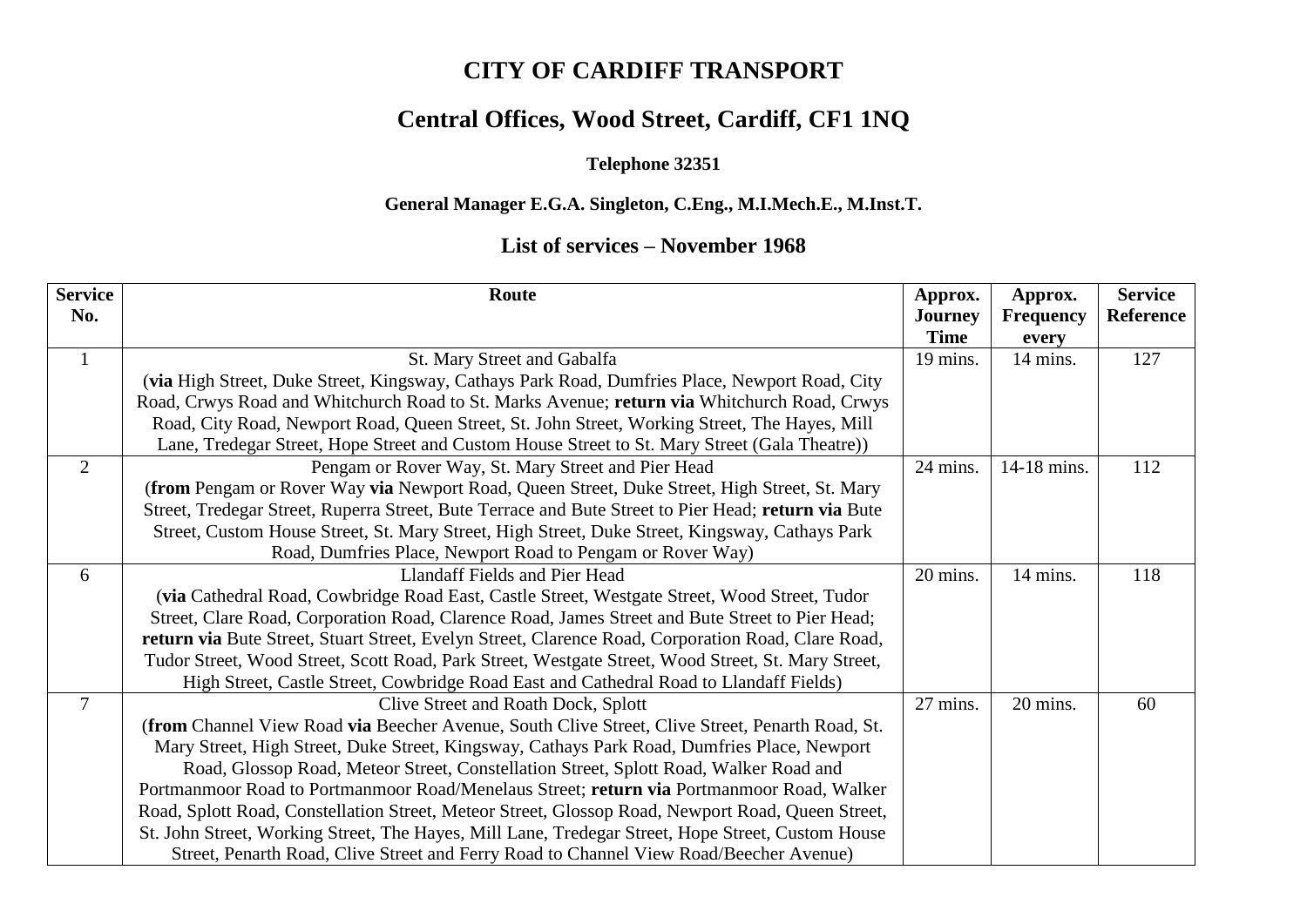| <b>Service</b> | Route                                                                                                                                                                                                 | Approx.                 | Approx.           | <b>Service</b> |
|----------------|-------------------------------------------------------------------------------------------------------------------------------------------------------------------------------------------------------|-------------------------|-------------------|----------------|
| No.            |                                                                                                                                                                                                       | <b>Journey</b>          | <b>Frequency</b>  | Reference      |
| <b>7A</b>      |                                                                                                                                                                                                       | <b>Time</b><br>27 mins. | every<br>20 mins. | 59             |
|                | Avondale Road and Roath Dock, Splott<br>(from Avondale Road via Ferry Road, Amherst Street, Knole Street, Paget Street, , Penarth Road, St.                                                           |                         |                   |                |
|                | Mary Street, High Street, Duke Street, Kingsway, Cathays Park Road, Dumfries Place, Newport                                                                                                           |                         |                   |                |
|                | Road, Glossop Road, Meteor Street, Constellation Street, Splott Road, Walker Road and                                                                                                                 |                         |                   |                |
|                | Portmanmoor Road to Portmanmoor Road/Menelaus Street; return via Portmanmoor Road, Walker                                                                                                             |                         |                   |                |
|                | Road, Splott Road, Constellation Street, Meteor Street, Glossop Road, Newport Road, Queen Street,                                                                                                     |                         |                   |                |
|                | St. John Street, Working Street, The Hayes, Mill Lane, Tredegar Street, Hope Street, Custom House                                                                                                     |                         |                   |                |
|                | Street, Penarth Road, Paget Street, Knole Street, Amherst Street and Ferry Road to Avondale                                                                                                           |                         |                   |                |
|                | Road/Moordale Road)                                                                                                                                                                                   |                         |                   |                |
| 8              | Dorchester Avenue and Victoria Park                                                                                                                                                                   | 24 mins.                | 18 mins.          | 125            |
|                | (via Barons Court Road, Colchester Avenue, Newport Road, Queen Street, Duke Street, Castle Street                                                                                                     |                         |                   |                |
|                | and Cowbridge Road East to Cowbridge Road East/Victoria Park Road West; return via Cowbridge                                                                                                          |                         |                   |                |
|                | Road East, Castle Street, Duke Street, Kingsway, Cathays Park Road, Dumfries Place, Newport Road,                                                                                                     |                         |                   |                |
|                | Colchester Avenue and Waterloo Road to Dorchester Avenue/Southcourt Road)                                                                                                                             |                         |                   |                |
| 9              | Gabalfa and Pier Head                                                                                                                                                                                 | 30 mins.                | 14 mins.          | 119            |
|                | (from St. Mark's Avenue via Whitchurch Road, Crwys Road, City Road, Newport Road, Queen                                                                                                               |                         |                   |                |
|                | Street, Duke Street, High Street, St. Mary Street, Wood Street, Tudor Street, Clare Road, Corporation                                                                                                 |                         |                   |                |
|                | Road, Clarence Road, James Street and Bute Street to Pier Head; return via Bute Street, Stuart Street,                                                                                                |                         |                   |                |
|                | Evelyn Street, Clarence Road, Corporation Road, Clare Road, Tudor Street, Wood Street, Scott Road,<br>Park Street, Westgate Street, Wood Street, St. Mary Street, High Street, Duke Street, Kingsway, |                         |                   |                |
|                | Cathays Park Road, Dumfries Place, Newport Road, City Road, Crwys Road and Whitchurch Road to                                                                                                         |                         |                   |                |
|                | St. Marks Avenue)                                                                                                                                                                                     |                         |                   |                |
| 11             | Central Bus Station and Tremorfa (Clydesmuir Road)                                                                                                                                                    | 18 mins.                | 48 mins.          | 16             |
|                | (via Havelock Street, Park Street, Westgate Street, Wood Street, St. Mary Street, Tredegar Street,                                                                                                    |                         |                   |                |
|                | Ruperra Street, Bute Terrace, Adam Street, Moira Place, Adamsdown Square, Constellation Street,                                                                                                       |                         |                   |                |
|                | Tin Street, Splott Road, Grosvenor Square, South Park Road, Willows Avenue, Mercia Road, Mervyn                                                                                                       |                         |                   |                |
|                | Road, Muirton Road, Tweedsmuir Road and Storrar Road to Clydesmuir Road; return via reverse                                                                                                           |                         |                   |                |
|                | route to Adamsdown Square then Moira Place, Adam Street, Churchill Way, Queen Street, St. John                                                                                                        |                         |                   |                |
|                | Street, Working Street, The Hayes, Mill Lane, Tredegar Street, Hope Street, Custom House Street, St.                                                                                                  |                         |                   |                |
|                | Mary Street and Wood Street to the Central Bus Station)                                                                                                                                               |                         |                   |                |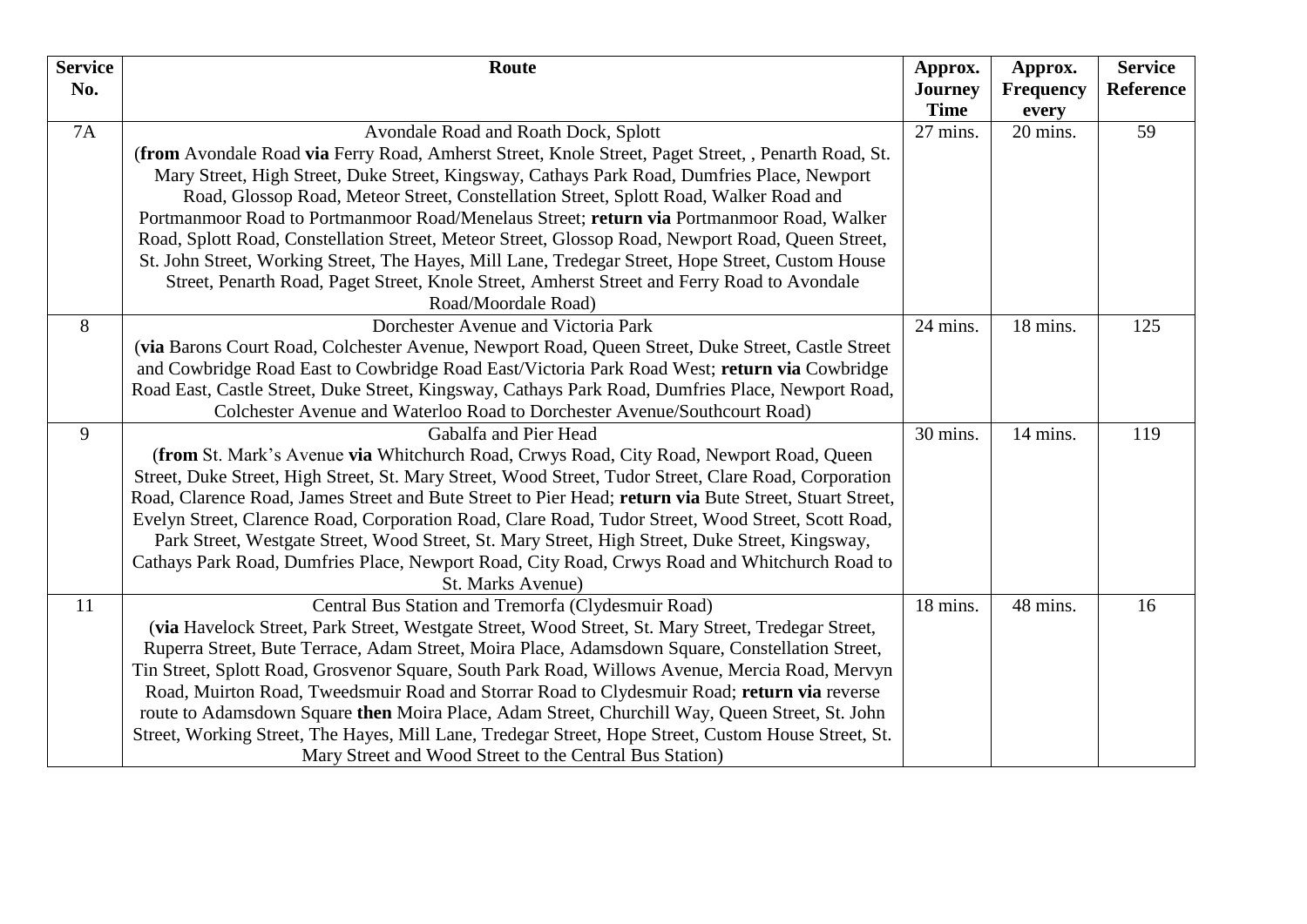| <b>Service</b> | Route                                                                                               | Approx.        | Approx.          | <b>Service</b> |
|----------------|-----------------------------------------------------------------------------------------------------|----------------|------------------|----------------|
| No.            |                                                                                                     | <b>Journey</b> | <b>Frequency</b> | Reference      |
|                |                                                                                                     | <b>Time</b>    | every            |                |
| 12             | Central Bus Station and Tremorfa (Clydesmuir Road)                                                  | 22 mins.       | 14 mins.         | 16             |
|                | (via Havelock Street, Park Street, Westgate Street, Wood Street, St. Mary Street, High Street, Duke |                |                  |                |
|                | Street, Kingsway, Cathays Park Road, Dumfries Place, Newport Road, Glossop Road, Meteor Street,     |                |                  |                |
|                | Adamsdown Square, then as service 11 to Clydesmuir Road; return via reverse route to Glossop        |                |                  |                |
|                | Road then Newport Road, Queen Street, Duke Street, High Street, St. Mary Street and Wood Street to  |                |                  |                |
|                | the Central Bus Station)                                                                            |                |                  |                |
| 13             | Central Bus Station and Tremorfa (Clydesmuir Road)                                                  | 21 mins.       | 50 mins          | 16             |
|                | (as service 12 to Meteor Street then Adamsdown Square, South Luton Place, Windsor Road,             |                |                  |                |
|                | Sanquahar Street, Carlisle Street, Splott Road, Habershon Street, North Park Road, Tweedsmuir Road  |                |                  |                |
|                | and Storrar Road to Clydesmuir Road; return via reverse route to Glossop Road, Newport Road,        |                |                  |                |
|                | Queen Street then as service 11 to the Central Bus Station)                                         |                |                  |                |
| 16             | <b>Central Bus Station and Snowden Road</b>                                                         | 22 mins.       | 12-16 mins.      | 5              |
|                | (via Wood Street, Tudor Street, Ninian Park Road, Kitchener Road, Atlas Road, Lansdowne Road,       |                |                  |                |
|                | Surrey Street, Cowbridge Road East and West, Mill Road, Plymouthwood Road, Archer Road,             |                |                  |                |
|                | Wilson Road and Jackson Road to Snowden Road; return via Wilson Road, Archer Road,                  |                |                  |                |
|                | Plymouthwood Road, Mill Road, Cowbridge Road West and East, Lansdowne Road, Atlas Road,             |                |                  |                |
|                | Kitchener Road, Ninian Park Road, Tudor Street and Wood Street to the Central Bus Station)          |                |                  |                |
| 17             | Central Bus Station and Heol Trelai/Caerau Lane                                                     | 22 mins.       | 34 mins.         | 96             |
|                | (via Park Street, Westgate Street, Cowbridge Road East and West, Amroth Road, Bishopston Road,      |                |                  |                |
|                | Heol Pennar, Heol Trelai, Caerau Road and Caerau Lane to Heol Trelai/Caerau Lane; return via Heol   |                |                  |                |
|                | Pennar, Bishopston Road, Amroth Road, Cowbridge Road West and East, Westgate Street and Wood        |                |                  |                |
|                | Street to the Central Bus Station)                                                                  |                |                  |                |
|                | (see note below for Sunday service)                                                                 |                |                  |                |
| 18             | Central Bus Station and Cwrt-yr-Ala Road                                                            | 24 mins.       | 34 mins.         | 97             |
|                | (as service 17 to Heol Pennar then Heol Trelai to Cwrt-yr-Ala Road; return via Caerau Lane, Caerau  |                |                  |                |
|                | Road, Heol Trelai, Heol Pennar then as service 17 to the Central Bus Station)                       |                |                  |                |
| 19             | Michaelston Road and Mount Pleasant Avenue                                                          | 44 mins.       | 33 mins.         | 123            |
|                | (via Michaelston Road, Cowbridge Road West and East, Castle Street, Duke Street, Kingsway,          |                |                  |                |
|                | Cathays Park Road, Dumfries Place, Newport Road, Broadway and Newport Road to Mount Pleasant        |                |                  |                |
|                | Avenue; return via Mount Pleasant Avenue, Newport Road, Broadway, Newport Road, Queen               |                |                  |                |
|                | Street, Duke Street, Castle Street, Cowbridge Road East and West and Michaelston Road)              |                |                  |                |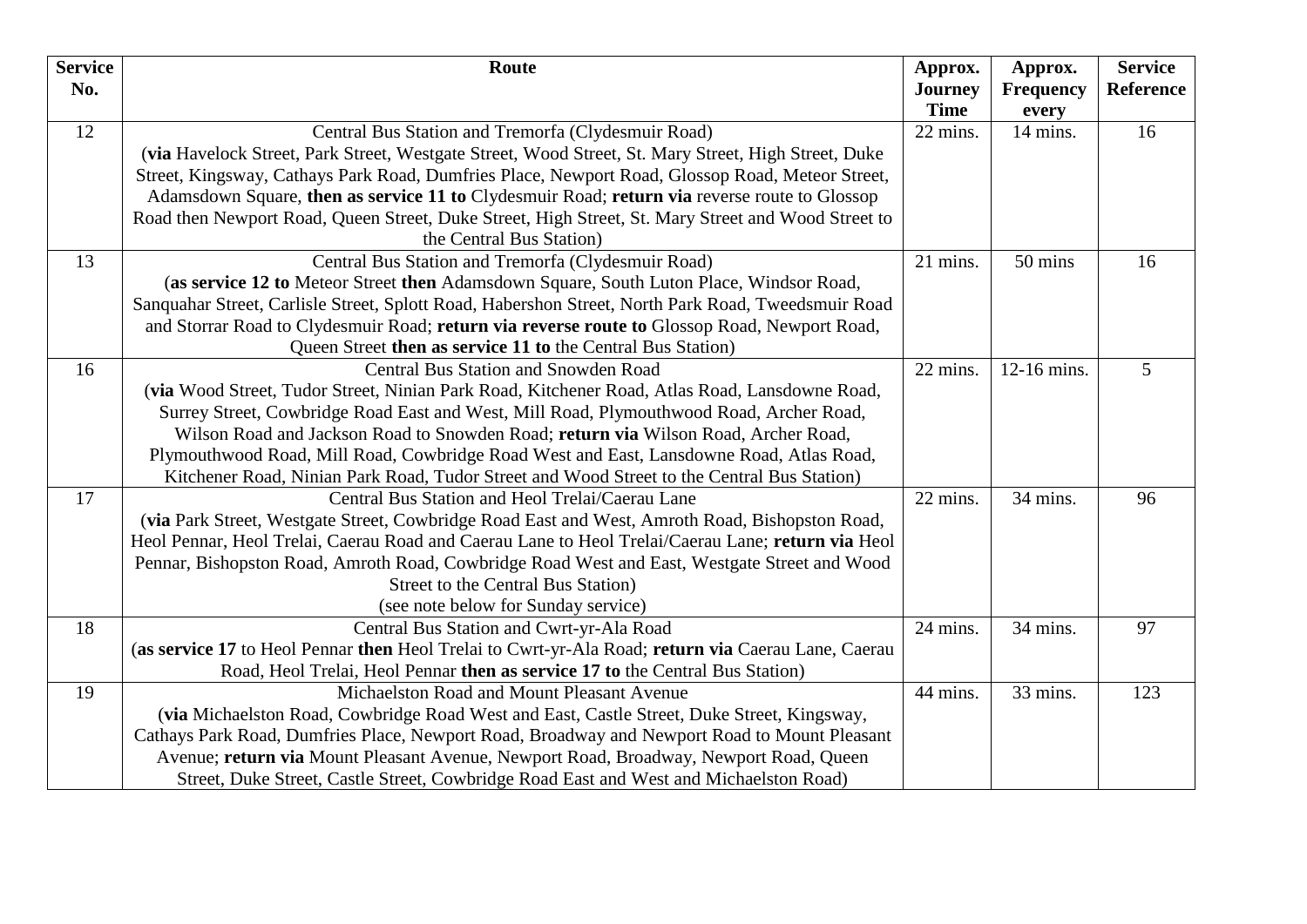| <b>Service</b> | Route                                                                                                | Approx.        | Approx.     | <b>Service</b> |
|----------------|------------------------------------------------------------------------------------------------------|----------------|-------------|----------------|
| No.            |                                                                                                      | <b>Journey</b> | Frequency   | Reference      |
|                |                                                                                                      | <b>Time</b>    | every       |                |
| 20             | Cardiff (Central Bus Station) and Merthyr Tydfil (Central Bus Station)                               | 80 mins.       | 1 hour      | 23             |
|                | (operated jointly with Merthyr Tydfil Corporation Omnibus Dept. and Rhondda Transport Co. Ltd.)      |                |             | M.7            |
|                | (via Havelock Street, Park Street, Westgate Street, Wood Street, St. Mary Street, High Street, Duke  |                |             | R.27           |
|                | Street, Kingsway, North Road, Merthyr Road, Manor Way, Northern Avenue, thence via the main          |                |             |                |
|                | Cardiff-Merthyr Road through Tongwynlais, Taffs Well, Glanyllyn, Nantgarw, Upper Boat,               |                |             |                |
|                | Rhydyfelin, Treforest , Cilfynydd and Quakers Yard, thence via Treharris, Edwardsville, Pontygwaith, |                |             |                |
|                | Merthyr Vale, Aberfan, Troedyrhiw and Duffryn to Merthyr Tydfil (Central Bus Station); return via    |                |             |                |
|                | reverse route to North Road then Colum Road, Park Place, Gorsedd Gardens Road, Cathays Park          |                |             |                |
|                | Road, Park Place, Queen Street, Duke Street, High Street, St. Mary Street and Wood Street to the     |                |             |                |
|                | <b>Central Bus Station</b> )                                                                         |                |             |                |
| 21             | Greyfriars Road and Pantmawr Road/Caer Wenallt                                                       | 22 mins.       | 24/32 mins. | 21             |
|                | (via Kingsway, North Road, Caerphilly Road, Birchgrove Road, Pantbach Road, Heol-y-Deri,             |                |             | 105            |
|                | Rhiwbina Hill and Pantmawr Road to Pantmawr Road/Caer Wenallt; return via Caer Wenallt,              |                |             |                |
|                | Pantmawr Road, Rhiwbina Hill, Heol-y-Deri, Pantbach Road, Birchgrove Road, Caerphilly Road,          |                |             |                |
|                | North Road, Corbett Road, King Edward VII Avenue, Cathays Park Road and Park Place to                |                |             |                |
|                | Greyfriars Road)                                                                                     |                |             |                |
| 22             | Greyfriars Road and Rhiwbina Deri                                                                    | 18 mins.       | 36 mins.    | 21             |
|                | (via Kingsway, North Road, Caerphilly Road, Birchgrove Road, Pantbach Road and Heol-y-Deri to        |                |             | 105            |
|                | Rhiwbina Deri; return via Heol-y-Deri then as service 21 to Greyfriars Road)                         |                |             |                |
| 23             | Central Bus Station and Whitchurch (Velindre Road)                                                   | 19 mins.       | 16 mins     | 99             |
|                | (via Havelock Street, Park Street, Westgate Street, Wood Street, St. Mary Street, High Street, Duke  |                |             |                |
|                | Street, Kingsway, North Road, Merthyr Road, Penlline Road, Kelston Road, Heol Don and Velindre       |                |             |                |
|                | Road to Whitchurch (Library); return via Velindre Road, Penlline Road, Merthyr Road, North Road,     |                |             |                |
|                | Corbett Road, King Edward VII Avenue, Cathays Park Road, Park Place, Queen Street, Duke Street,      |                |             |                |
|                | High Street, St. Mary Street and Wood Street to the Central Bus Station)                             |                |             |                |
| 23             | Central Bus Station and Pantmawr Road (Caer Wenallt)                                                 | 24 mins.       | 1 hour      | 99             |
|                | (as service 23 (above) to Penlline Road then Park Road and Pantmawr Road to Pantmawr Road/Caer       |                |             |                |
|                | Wenallt; return via Pantmawr Road, Park Road, Penlline Road then as service 23 (above) to the        |                |             |                |
|                | <b>Central Bus Station</b> )                                                                         |                |             |                |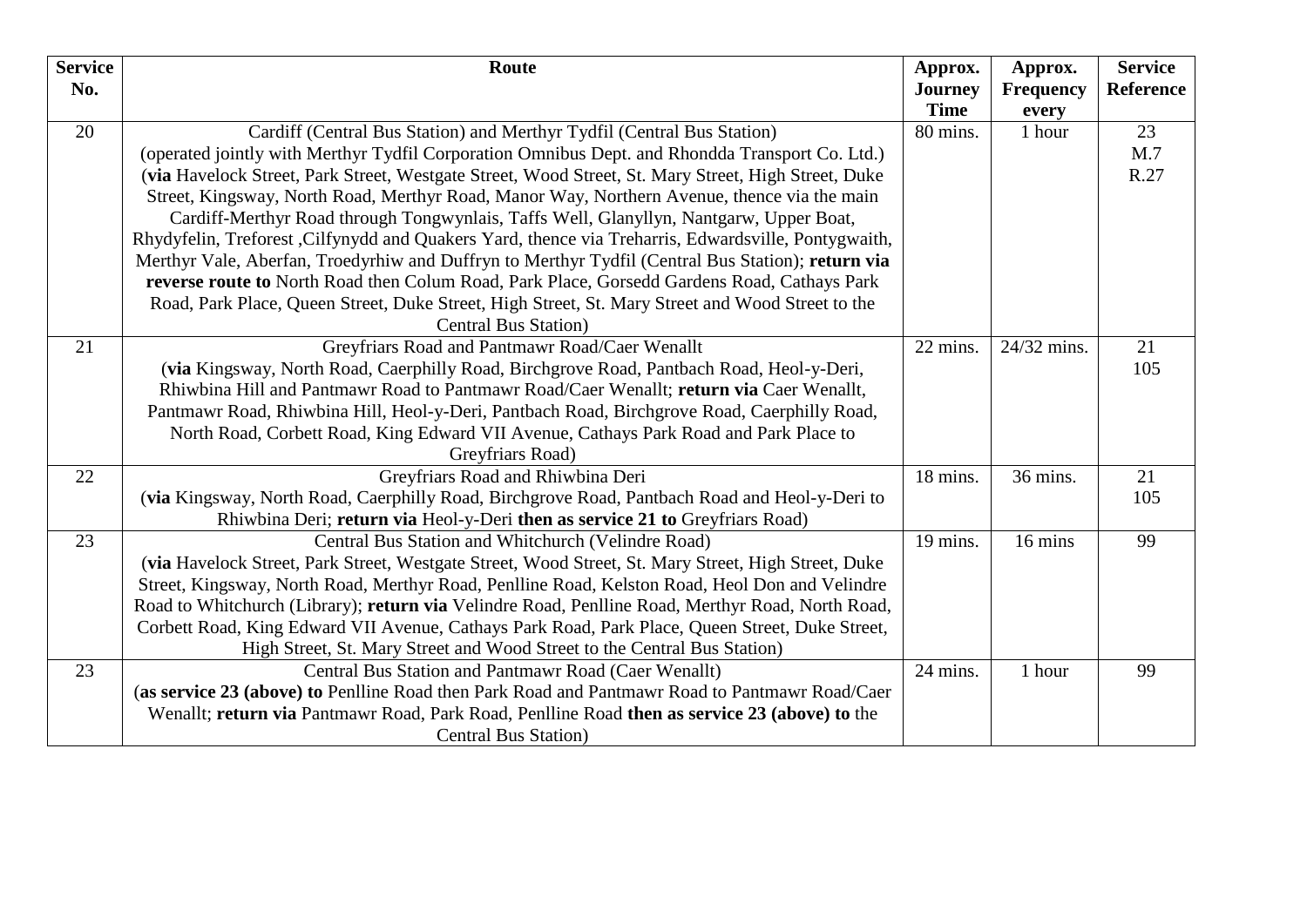| <b>Service</b> | Route                                                                                                | Approx.                       | Approx.                   | <b>Service</b>   |
|----------------|------------------------------------------------------------------------------------------------------|-------------------------------|---------------------------|------------------|
| No.            |                                                                                                      | <b>Journey</b><br><b>Time</b> | <b>Frequency</b><br>every | <b>Reference</b> |
| 24             | Greyfriars Road, Llandaff North, Cardiff Castle and Waterloo Road                                    | 56 mins.                      | 15 mins.                  | $\overline{4}$   |
|                | (via Kingsway, North Road, Caerphilly Road, Birchgrove Road, The Philog, Merthyr Road, Church        |                               |                           |                  |
|                | Road, Llandaff Station, Station Road, Bridge Road, Bridge Street, The Green, High Street (Llandaff), |                               |                           |                  |
|                | Cardiff Road, Palace Road, Pencisely Road, Penhill, Cathedral Road, Cowbridge Road East, Castle      |                               |                           |                  |
|                | Street (Cardiff Castle), Duke Street, Kingsway, Cathays Park Road, Dumfries Place, Newport Road,     |                               |                           |                  |
|                | Oakfield Street, Claude Road, Arran Street, Arran Place, Albany Road, Blenheim Road, Waterloo        |                               |                           |                  |
|                | Road, Colchester Avenue, Baron's Court Road and Dorchester Avenue to Dorchester                      |                               |                           |                  |
|                | Avenue/Waterloo Road; return via reverse route to Newport Road, Queen Street, Castle Street          |                               |                           |                  |
|                | (Angel Hotel), Cowbridge Road East, Cathedral Road, Penhill, Pencisely Road, Palace Road, Cardiff    |                               |                           |                  |
|                | Road, Bridge Road, Station Road, Llandaff Station, Church Road, Merthyr Road, The Philog,            |                               |                           |                  |
|                | Birchgrove Road, Caerphilly Road, North Road, Corbett Road, King Edward VII Avenue, Cathays          |                               |                           |                  |
|                | Park Road and Park Place to Greyfriars Road)                                                         |                               |                           |                  |
| 25             | Greyfriars Road and Heol Uchaf/Wenallt Road                                                          | 22 mins.                      | 36 mins.                  | 21               |
|                | (via Kingsway, North Road, Caerphilly Road, Birchgrove Road, Pantbach Road, Heol-y-Deri and          |                               |                           | 105              |
|                | Heol Llanishen Fach to Heol Uchaf/Wenallt Road; return via Heol Llanishen Fach, Heol-y-Deri then     |                               |                           |                  |
|                | as service 21 to Greyfriars Road)                                                                    |                               |                           |                  |
| 26             | Greyfriars Road and Heol Llanishen Fach                                                              | 20 mins.                      | 1 hour                    | 104              |
|                | (via Kingsway, Cathays Park Road, Park Place, Colum Road, North Road, Caerphilly Road, Thornhill     |                               |                           |                  |
|                | Road and Heol Llanishen Fach to Heol Uchaf/Heol Llanishen Fach; return via reverse route to Park     |                               |                           |                  |
|                | Place then Gorsedd Gardens Road, Cathays Park Road, Park Place to Greyfriars Road)                   |                               |                           |                  |
| 27             | Greyfriars Road and Templeton Avenue                                                                 | 21 mins.                      | 12 mins.                  | 78               |
|                | (as service 26 to Thornhill Road then Templeton Avenue to Templeton Avenue/Templeton Close;          |                               |                           |                  |
|                | return via reverse route to Thornhill Road then as service 26 to Greyfriars Road)                    |                               |                           |                  |
| 28             | Greyfriars Road, Llanishen and Kingsway                                                              | 19 mins.                      | 15 mins.                  | 79               |
|                | (via Cathays Park Road, Park Place, Colum Road, North Road, Caerphilly Road and Ty Glas Road to      |                               |                           |                  |
|                | Llanishen Church;                                                                                    |                               |                           |                  |
|                | return via Ty Glas Road, Station Road, Fidlas Road, Llandennis Road, Lake Road West, Shirley         | 22 mins.                      |                           |                  |
|                | Road, Penywain Road, Mackintosh Place, Richmond Road, West Grove, Newport Road, Queen Street         |                               |                           |                  |
|                | to Kingsway)                                                                                         |                               |                           |                  |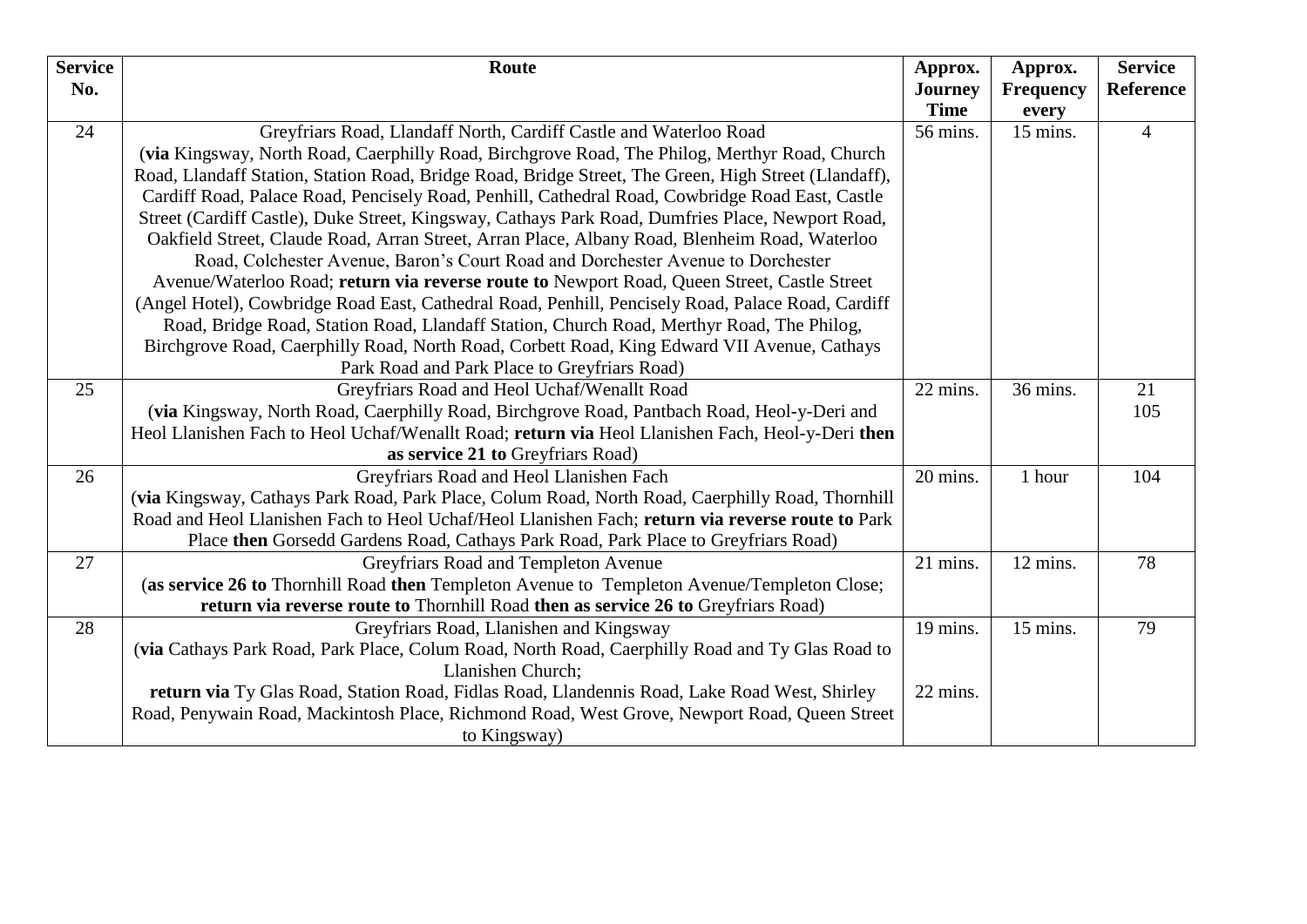| <b>Service</b> | Route                                                                                               | Approx.                       | Approx.                   | <b>Service</b> |
|----------------|-----------------------------------------------------------------------------------------------------|-------------------------------|---------------------------|----------------|
| No.            |                                                                                                     | <b>Journey</b><br><b>Time</b> | <b>Frequency</b><br>every | Reference      |
| 28             | Kingsway, Llanishen and Greyfriars Road                                                             | 22 mins.                      | 15 mins.                  | 79             |
|                | (via Cathays Park Road, Dumfries Place, Newport Road, West Grove, Richmond Road, Mackintosh         |                               |                           |                |
|                | Place, Penywain Road, Shirley Road, Lake Road West, Llandennis Road, Fidlas Road, Station Road      |                               |                           |                |
|                | and Ty Glas Road to Llanishen Church;                                                               |                               |                           |                |
|                | return via Ty Glas Road, Caerphilly Road, North Road, Colum Road, Park Place, Gorsedd Gardens       | 19 mins.                      |                           |                |
|                | Road, Cathays Park Road, Park Place to Greyfriars Road)                                             |                               |                           |                |
| 29             | Central Bus Station and Caerphilly (via Thornhill)                                                  | 42 mins.                      | 90 mins.                  | 117            |
|                | (operated jointly with Caerphilly U.D.C. Transport)                                                 |                               |                           |                |
|                | (via Havelock Street, Park Street, Westgate Street, Wood Street, St. Mary Street, High Street, Duke |                               |                           |                |
|                | Street, Kingsway, Cathays Park Road, Park Place, Colum Road, North Road, Caerphilly Road,           |                               |                           |                |
|                | Thornhill Road, Thornhill, Traveller's Rest, Watford and St. Martin's Road to Caerphilly Station;   |                               |                           |                |
|                | return via reverse route to Colum Road then Park Place, Queen Street, Duke Street, High Street, St. |                               |                           |                |
|                | Mary Street and Wood Street to the Central Bus Station)                                             |                               |                           |                |
| 30             | Cardiff (Central Bus Station), Rumney, St. Mellons, Castleton and Newport (Dock Street)             | 43 mins.                      | 20 mins.                  | 11             |
|                | (operated jointly with Newport Corporation Transport)                                               |                               |                           | N.18           |
|                | (via Havelock Street, Park Street, Westgate Street, Wood Street, St. Mary Street, High Street, Duke |                               |                           |                |
|                | Street, Kingsway, Dumfries Place, Newport Road, St. Mellons and Castleton A.48 Road to Newport –    |                               |                           |                |
|                | Commercial Street and High Street to Dock Street; return via Ebenezer Street, Commercial Street     |                               |                           |                |
|                | and A.48 Road to Newport Road then Queen Street, Churchill Way, Bute Terrace, Custom House          |                               |                           |                |
|                | Street, St. Mary Street and Wood Street to the Central Bus Station)                                 |                               |                           |                |
| 31             | Central Bus Station and Pentrebane (via Chargot Road)                                               | 24 mins.                      | 27 mins.                  | 65             |
|                | (via Havelock Street, Park Street, Westgate Street, Cowbridge Road East, Wyndham Crescent,          |                               |                           |                |
|                | Romilly Crescent, Romilly Road, Romilly Road West, Pencisely Rise, Pencisely Road, Waungron         |                               |                           |                |
|                | Road, St. Fagans Road, Fairwater Road, Plasmawr Road, Pentrebane Road and Beechley Drive to Firs    |                               |                           |                |
|                | Avenue/Willowdale Road; return via Beechley Drive, Plasmawr Road, Fairwater Road, St. Fagans        |                               |                           |                |
|                | Road, Waungron Road, Pencisely Road, Chargot Road, Romilly Road West, Romilly Road, Romilly         |                               |                           |                |
|                | Crescent, Wyndham Crescent, Cowbridge Road East, Westgate Street and Wood Street to the Central     |                               |                           |                |
|                | <b>Bus Station</b> )                                                                                |                               |                           |                |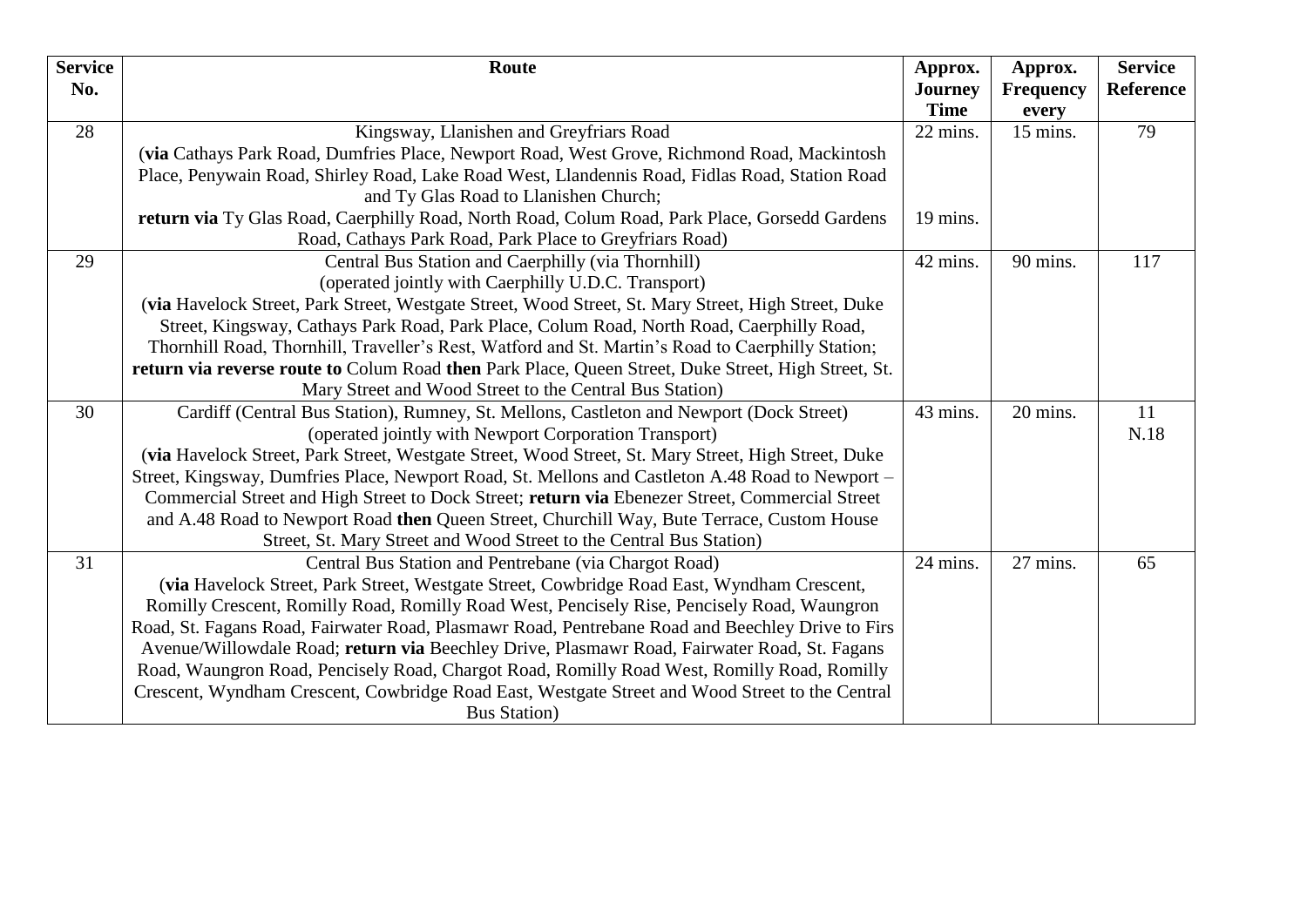| <b>Service</b> | Route                                                                                               | Approx.        | Approx.          | <b>Service</b> |
|----------------|-----------------------------------------------------------------------------------------------------|----------------|------------------|----------------|
| No.            |                                                                                                     | <b>Journey</b> | <b>Frequency</b> | Reference      |
|                |                                                                                                     | <b>Time</b>    | every            |                |
| 32             | Central Bus Station and St. Fagans (via Fairwater)                                                  | 25 mins.       | 1 hour           | 63             |
|                | (via Havelock Street, Park Street, Westgate Street, Cowbridge Road East, Cathedral Road, Penhill,   |                |                  |                |
|                | Pencisely Road, Waungron Road, St. Fagans Road and St. Fagans to Tynewydd Cross Roads; return       |                |                  |                |
|                | via reverse route to Cowbridge Road then Westgate Street and Wood Street to Central Bus Station)    |                |                  |                |
| 32             | Central Bus Station, Peterston, Pendoylan, Clawdd Coch and Hensol Castle                            | 50 mins.       | 2 hours          | 13             |
|                | (as service 32 (above) to St. Fagans then via St. Brides, Peterston, Gwern-y-Steeple, Pendoylan and |                |                  |                |
|                | Clawdd Fach (sic) to a terminal point at Hensol Castle (Gates); return via reverse route to         |                |                  |                |
|                | Cowbridge Road then Westgate Street and Wood Street to the Central Bus Station)                     |                |                  |                |
| 32B            | Central Bus Station and Keyston Road                                                                | 23 mins.       | 27 mins.         | 66             |
|                | (as service 31 to Plasmawr Road then Pwllmelin Road and Keyston Road to Keyston                     |                |                  |                |
|                | Road/Colwinston Road; return via Keyston Road and Pwllmelin Road to Plasmawr Road then as           |                |                  |                |
|                | service 31 to the Central Bus Station)                                                              |                |                  |                |
| 32D            | Central Bus Station and Pentrebane (via Llandaff)                                                   | 23 mins.       | 54 mins.         | 114            |
|                | (via Havelock Street, Park Street, Westgate Street, Cowbridge Road East, Cathedral Road, Penhill,   |                |                  |                |
|                | Cardiff Road, Fairwater Road, Pwllmelin Road, Pentrebane Road and Beechley Drive to Firs            |                |                  |                |
|                | Avenue/Willowdale Road; return via Beechley Drive and reverse route to Cowbridge Road then          |                |                  |                |
|                | Westgate Street and Wood Street to the Central Bus Station)                                         |                |                  |                |
| 33             | Central Bus Station, Radyr and Morganstown (via Penhill)                                            | 24 mins.       | $2/3$ hours      | 15             |
|                | (via Havelock Street, Park Street, Westgate Street, Cowbridge Road East, Cathedral Road, Penhill,   |                |                  |                |
|                | Cardiff Road, Llantrisant Road and Heol Isaf to Morganstown; return via Heol Isaf, Llantrisant      |                |                  |                |
|                | Road, Bridge Street, The Green, High Street (Llandaff) and reverse route to Cowbridge Road then     |                |                  |                |
|                | Westgate Street and Wood Street to the Central Bus Station)                                         |                |                  |                |
|                | (timetable includes Western Welsh O.C. services to/from Creigiau and Church Village giving a more   |                |                  |                |
|                | frequent service)                                                                                   |                |                  |                |
| 34             | Greyfriars Road and Caldy Road                                                                      | 18 mins.       | 20 mins.         | 51             |
|                | (via Kingsway, Cathays Park Road, Park Place, Colum Road, North Road, Western Avenue,               |                |                  |                |
|                | Aberporth Road, Western Drive, Gabalfa Avenue, College Road, Colwinstone Street and Caldy Road      |                |                  |                |
|                | to Caldy Road/Colwinstone Street; return via College Road, Gabalfa Avenue, Western Drive,           |                |                  |                |
|                | Aberporth Road, Western Avenue, North Road, Colum Road, Park Place, Gorsedd Gardens Road,           |                |                  |                |
|                | Cathays Park Road and Park Place to Greyfriars Road)                                                |                |                  |                |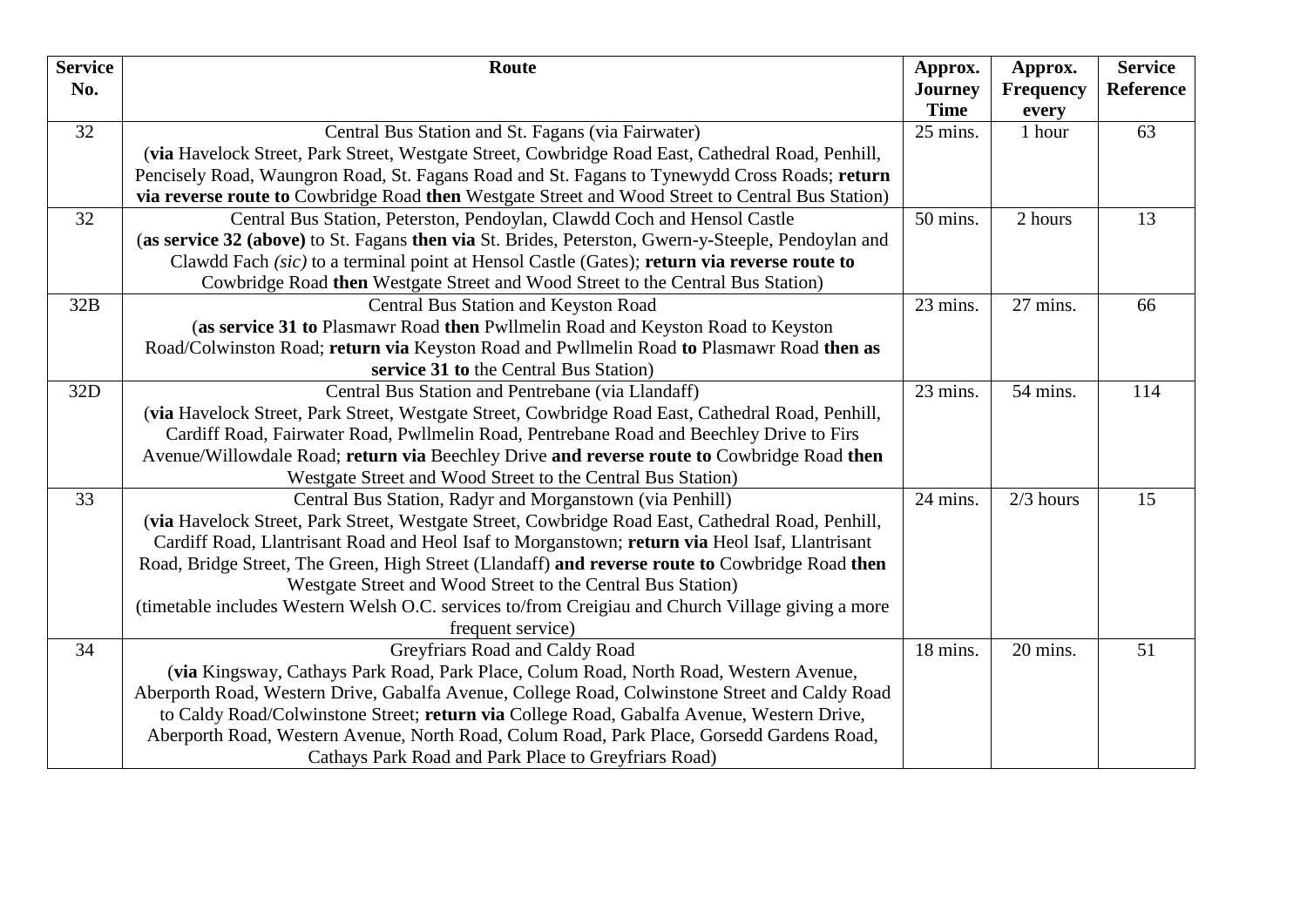| <b>Service</b> | Route                                                                                                         | Approx.        | Approx.          | <b>Service</b>   |
|----------------|---------------------------------------------------------------------------------------------------------------|----------------|------------------|------------------|
| No.            |                                                                                                               | <b>Journey</b> | <b>Frequency</b> | <b>Reference</b> |
|                |                                                                                                               | <b>Time</b>    | every            |                  |
| 35             | Cardiff (Central Bus Station), Cogan, Penarth (Centre) and Lower Penarth                                      | 25 mins.       | $(a)$ to $(d)$   | 17               |
|                | (via Stanwell Rd., Plymouth Rd. or Westbourne Rd.)                                                            | each           | 1 hour           | W.235            |
|                | (operated jointly with Western Welsh O.C.)                                                                    |                | each;            | W.403            |
|                | (via Wood Street, Tudor Street, Clare Road, Penarth Road, Cogan Hill, Windsow Road to Penarth                 |                | $(e)$ 30 mins.   |                  |
|                | Centre then via (a) Stanwell Road, Plymouth Road, Augusta Road and Westbourne Road to Lower                   |                |                  |                  |
|                | Penarth; (b) Stanwell Road, Victoria Road and Westbourne Road to Lower Penarth; (c) Stanwell                  |                |                  |                  |
|                | Road and Lavernock Road to Lower Penarth; (d) Cornerswell Road, Redlands Road and Lavernock                   |                |                  |                  |
|                | Road to Lower Penarth; (e) via Esplanade (runs $1^{st}$ Sunday in July to $1^{st}$ Sunday in September only); |                |                  |                  |
|                | return via reverse route $(s)$ )                                                                              |                |                  |                  |
| 35A            | Cardiff (Central Bus Station), Llandough, Redlands Road, Lower Penarth                                        | 21 mins.       | 30 mins.         | 56               |
|                | (extends to Marine Parade hourly)                                                                             | 26 mins        |                  | 57               |
|                | (operated jointly with Western Welsh O.C.)                                                                    | to             |                  | W.460            |
|                | (via Wood Street, Tudor Street, Ninian Park Road, Leckwith Road, A.4055 to Leckwith, Llandough,               | Lavernock      |                  |                  |
|                | Merry Harrier, Redlands Road, Lavernock Road to Lower Penarth; extends to Lavernock on                        |                |                  |                  |
|                | weekends from Whit-Sunday to last Sunday in July, then daily until after the Late Summer Bank                 |                |                  |                  |
|                | Holiday, then Saturday and Sunday until the Sunday nearest 15 <sup>th</sup> September;                        |                |                  |                  |
|                | return via reverse route)                                                                                     |                |                  |                  |
| 36             | Cardiff, Caerphilly, Markham and Tredegar                                                                     | 108            | 1 hour           | 19               |
|                | (operated jointly with Caerphilly U.D.C. and West Monmouthshire Omnibus Board)                                | mins.          |                  | C.1              |
|                | (via Havelock Street, Park Street, Westgate Street, Wood Street, St. Mary Street, High Street, Duke           |                |                  | W.1              |
|                | Street, Kingsway, North Road and main Merthyr Road to Nantgarw, then to Caerphilly (Piccadilly)               |                |                  |                  |
|                | and Caerphilly Station, then via main road through Llanbradach, Ystrad Mynach, Maesycwmmer,                   |                |                  |                  |
|                | Bryn, Pontllanfraith, Blackwood, Cwmgelli, Argoed and Markham, then via Hollybush, Pochin,                    |                |                  |                  |
|                | Bedwellty Pits, Brompton Place, Vale Terrace and Tredegar Circle to Tredegar Bus Station; return              |                |                  |                  |
|                | via reverse route to North Road then Colum Road, Park Place, Gorsedd Gardens Road, Cathays                    |                |                  |                  |
|                | Park Road, Park Place, Queen Street, Duke Street, High Street, St. Mary Street and Wood Street to             |                |                  |                  |
|                | <b>Central Bus Station</b> )                                                                                  |                |                  |                  |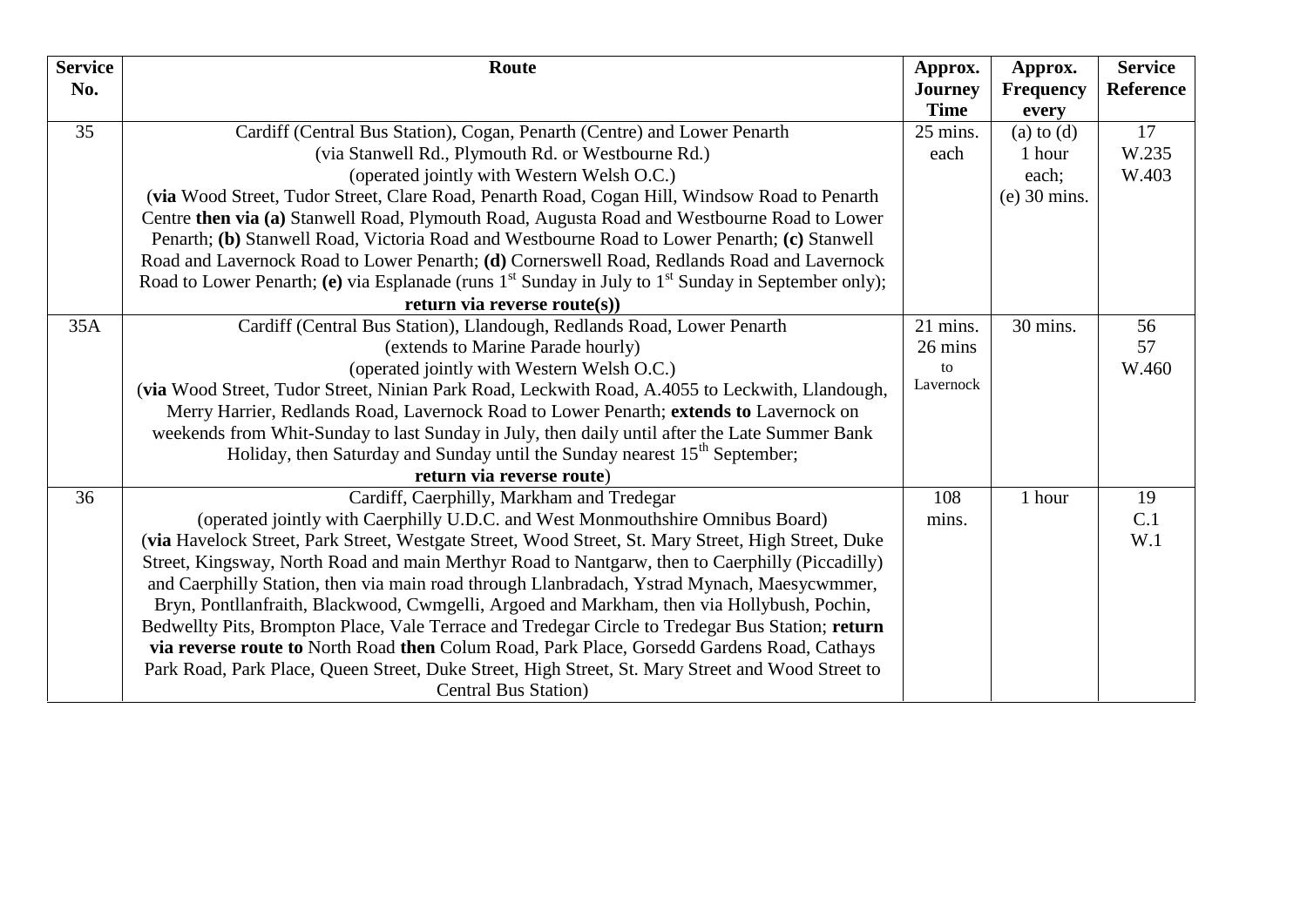| <b>Service</b> | Route                                                                                                | Approx.        | Approx.                  | <b>Service</b>   |
|----------------|------------------------------------------------------------------------------------------------------|----------------|--------------------------|------------------|
| No.            |                                                                                                      | <b>Journey</b> | <b>Frequency</b>         | <b>Reference</b> |
|                |                                                                                                      | <b>Time</b>    | every                    |                  |
| 37             | Sanatorium Road/Broad Street, Wood Street, Llanishen and Lisvane                                     | 40 mins.       | 30 mins.                 | 1                |
|                | (via Broad Street, Sloper Road, Penarth Road, North Clive Street, Cornwall Street, Clare Road, Tudor |                |                          | 33               |
|                | Street and Wood Street to the Central Bus Station, then via Havelock Street, Park Street, Westgate   |                |                          |                  |
|                | Street, Wood Street, St. Mary Street, High Street, Duke Street, Kingsway, Cathays Park Road,         |                |                          |                  |
|                | Dumfries Place, Newport Road, West Grove, Richmond Road, Mackintosh Place, Penywain Road,            |                |                          |                  |
|                | Shirley Road, Lake Road East, Llandennis Road, Fidlas Road, Station Road, Lisvane Road and Ty        |                |                          |                  |
|                | Llwydd Road to Lisvane School; return via reverse route to Newport Road then Queen Street,           |                |                          |                  |
|                | Duke Street, High Street, St. Mary Street and Wood Street to the Central Bus Station)                |                |                          |                  |
| 39             | Mill Lane, Gabalfa and Manor Way                                                                     | 26 mins.       | 20/30 mins.              | 75               |
|                | (early morning journeys to 8-10 operate from Pier Head, some to Junction Western Avenue/Aberporth    |                |                          |                  |
|                | Road; later journeys start from Mill Lane)                                                           |                |                          |                  |
|                | (via Tredegar Street, Hope Street, Custom House Street, St. Mary Street, High Street, Duke Street,   |                |                          |                  |
|                | Kingsway, Cathays Park Road, Park Place, St. Andrews Place, Salisbury Road, Wyeverne Road,           |                |                          |                  |
|                | Mundy Place, Woodville Road, Crwys Road, Whitchurch Road, North Road, Manor Way and                  |                |                          |                  |
|                | Ashgrove to Heol-y-Forlan; return via Ashgrove, Manor Way, Birchgrove Road, Caerphilly Road,         |                |                          |                  |
|                | North Road then via reverse route to Park Place then Gorsedd Gardens Road, Cathays Park Road,        |                |                          |                  |
|                | Park Place, Queen Street, St. John Street, Working Street and The Hayes to Mill Lane)                |                |                          |                  |
| 39A            | Mill Lane, Gabalfa and Ely Bridge                                                                    | 25 mins.       | $\overline{20/30}$ mins. | 22               |
|                | (early morning journeys to 8-10 as for service 39)                                                   |                |                          |                  |
|                | (as service 39 to Whitchurch Road then Western Avenue to Ely Bridge; return via Western Avenue,      |                |                          |                  |
|                | Whitchurch Road and then as service 39 to Mill Lane)                                                 |                |                          |                  |
| 40A            | Central Bus Station and Heathwood Road                                                               | 23 mins.       | 24/32 mins.              | 24               |
|                | (via Havelock Street, Park Street, Westgate Street, Wood Street, St. Mary Street, High Street, Duke  |                |                          |                  |
|                | Street, Kingsway, King Edward VII Avenue, Corbett Road, Cathays Terrace, Maindy Road, Gelligaer      |                |                          |                  |
|                | Street, Whitchurch Road, North Road, Caerphilly Road and Heathwood Road to Heathway;                 |                |                          |                  |
|                | return via Heath Park Avenue, Allensbank Road, Whitchurch Road, Cathays Terrace, Catherine           | 20 mins.       | 24/32 mins.              |                  |
|                | Street, Woodville Road, Senghenydd Road, Salisbury Road, St. Andrew's Place, Park Place, Gorsedd     |                |                          |                  |
|                | Gardens Road, Cathays Park Road, Park Place, Queen Street, Duke Street, High Street, St. Mary        |                |                          |                  |
|                | Street and Wood Street to the Central Bus Station)                                                   |                |                          |                  |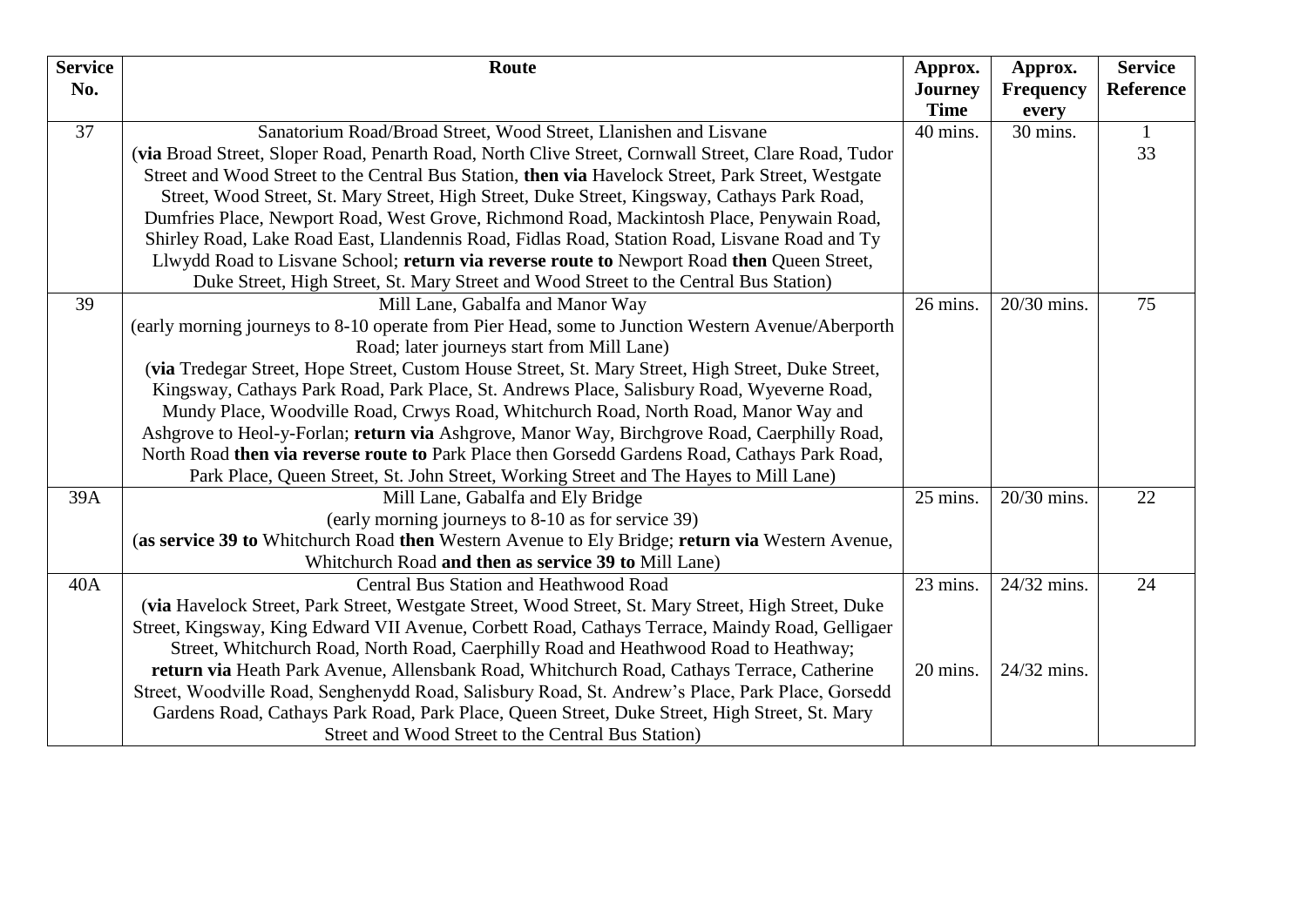| <b>Service</b><br>No. | Route                                                                                               | Approx.                       | Approx.<br><b>Frequency</b> | <b>Service</b><br><b>Reference</b> |
|-----------------------|-----------------------------------------------------------------------------------------------------|-------------------------------|-----------------------------|------------------------------------|
|                       |                                                                                                     | <b>Journey</b><br><b>Time</b> | every                       |                                    |
| 40B                   | Central Bus Station and Heathwood Road                                                              | 20 mins.                      | 32 mins.                    | 24                                 |
|                       | (via Havelock Street, Park Street, Westgate Street, Wood Street, St. Mary Street, High Street, Duke |                               |                             |                                    |
|                       | Street, Kingsway, Cathays Park Road, Park Place, St. Andrew's Place, Salisbury Road, Senghenydd     |                               |                             |                                    |
|                       | Road, Woodville Road, Catherine Street, Cathays Terrace, Whitchurch Road, Allensbank Road,          |                               |                             |                                    |
|                       | Heath Park Avenue, and Heathwood Road to Heathway; return via Heathwood Road, Birchgrove,           |                               |                             |                                    |
|                       | North Road, Whitchurch Road, Gelligaer Street, Maindy Road, Cathays Terrace, Corbett Road, King     |                               |                             |                                    |
|                       | Edward VII Avenue, Cathays Park Road, Park Place, Queen Street, Duke Street, High Street, St.       |                               |                             |                                    |
|                       | Mary Street and Wood Street to the Central Bus Station)                                             |                               |                             |                                    |
| 41                    | Central Bus Station and Burnham Avenue/Ball Road                                                    | 25 mins                       | M-F Peak                    | 113                                |
|                       | (via Havelock Street, Park Street, Westgate Street, Wood Street, St. Mary Street, High Street, Duke |                               | Hours only                  |                                    |
|                       | Street, Kingsway, Cathays Park Road, Dumfries Place, Newport Road, Broadway, Newport Road,          |                               |                             |                                    |
|                       | Llanrumney Avenue and Ball Road to Ball Road/Burnham Avenue; return via Burnham Avenue,             |                               |                             |                                    |
|                       | Llanrumney Avenue, Newport Road, Broadway, Newport Road, Queen Street, Duke Street, High            |                               |                             |                                    |
|                       | Street, St. Mary Street and Wood Street to the Central Bus Station)                                 |                               |                             |                                    |
| 42                    | Central Bus Station and Burnham Avenue/Ball Road                                                    | 25 mins                       | M-F Peak                    | 113                                |
|                       | (as service 41 to Llanrumney Avenue then Burnham Avenue to Burnham Avenue/Ball Road; return         |                               | Hours only                  |                                    |
|                       | via Ball Road, Llanrumney Avenue then as service 41 to the Central Bus Station)                     |                               |                             |                                    |
| 43                    | Central Bus Station and Llanrumney Avenue Roundabout                                                | 26 mins.                      | 30 mins.                    | 124                                |
|                       | (as service 41 to Llanrumney Avenue then Ball Road and Burnham Avenue to the Roundabout;            |                               |                             |                                    |
|                       | return via Burnham Avenue, Ball Road, Llanrumney Avenue then as service 41 to the Central Bus       |                               |                             |                                    |
|                       | Station)                                                                                            |                               |                             |                                    |
| 45                    | Kingsway and Cae Glas Road                                                                          | 18 mins.                      | 23/45 mins.                 | 12                                 |
|                       | (via Cathays Park Road, Dumfries Place, Newport Road, Broadway, Newport Road, Wentloog Road         |                               |                             |                                    |
|                       | and Cae Glas Road to Cae Glas Road/Ty Fry Road; return via Cae Glas Road, Wentloog Road,            |                               |                             |                                    |
|                       | Newport Road, Broadway, Newport Road and Queen Street to Kingsway)                                  |                               |                             |                                    |
| 47                    | <b>Central Bus Station and Bronte Crescent</b>                                                      | 27 mins.                      | 40 mins.                    | 91                                 |
|                       | (as service 41 to Llanrumney Avenue then Countisbury Avenue and Burnham Avenue to Burnham           |                               |                             |                                    |
|                       | Avenue/Bronte Crescent; return via Burnham Avenue, Llanrumney Avenue then as service 41 to          |                               |                             |                                    |
|                       | the Central Bus Station)                                                                            |                               |                             |                                    |
| 48                    | <b>Central Bus Station and Bronte Crescent</b>                                                      | 27 mins.                      | 40 mins.                    | 91                                 |
|                       | (as service 41 to Llanrumney Avenue then Burnham Avenue to Burnham Avenue/Bronte Crescent;          |                               |                             |                                    |
|                       | return via Burnham Avenue, Countisbury Avenue, Llanrumney Avenue then as service 41 to the          |                               |                             |                                    |
|                       | <b>Central Bus Station</b> )                                                                        |                               |                             |                                    |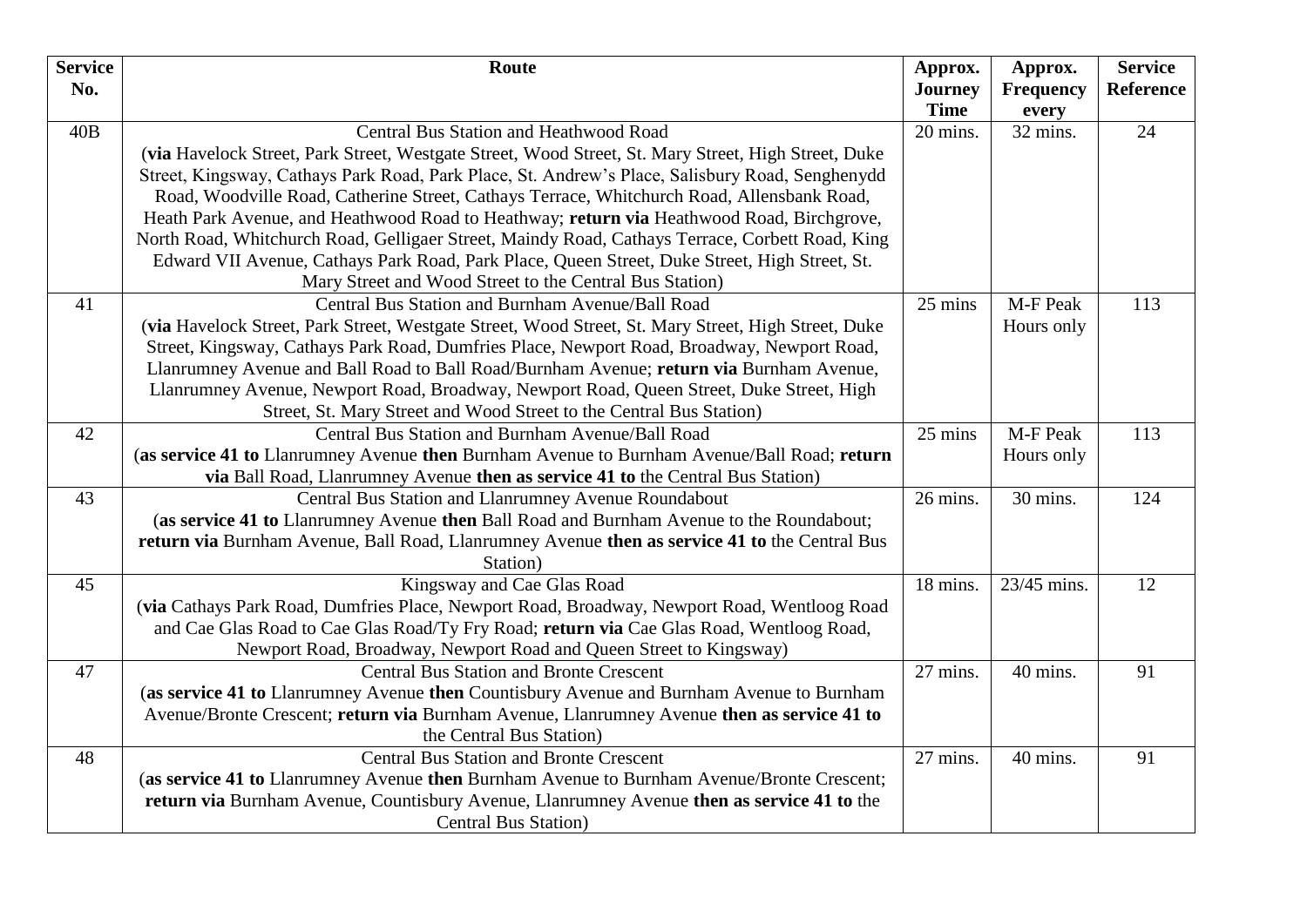| <b>Service</b> | Route                                                                                                                                                                                      | Approx.                 | Approx.           | <b>Service</b> |
|----------------|--------------------------------------------------------------------------------------------------------------------------------------------------------------------------------------------|-------------------------|-------------------|----------------|
| No.            |                                                                                                                                                                                            | <b>Journey</b>          | <b>Frequency</b>  | Reference      |
| 49             | Kingsway and Countisbury Avenue Roundabout (via Llanrumney Avenue)                                                                                                                         | <b>Time</b><br>18 mins. | every<br>M-F Peak | 88             |
|                | (via Cathays Park Road, Dumfries Place, Newport Road, Broadway, Newport Road, Llanrumney                                                                                                   |                         | Hours only;       |                |
|                | Avenue and Countisbury Avenue to Countisbury Avenue/Elgar Crescent; return via Countisbury                                                                                                 |                         | Sat 15-20         |                |
|                | Avenue, Llanrumney Avenue, Newport Road, Broadway, Newport Road and Queen Street to                                                                                                        |                         | mins.             |                |
|                | Kingsway)                                                                                                                                                                                  |                         |                   |                |
| 50             | <b>Cyncoed and Fairways Crescent</b>                                                                                                                                                       | 38 mins.                | 15 mins.          | 92             |
|                | (from Rhydypennau Road/Cyncoed Road Junction via Cyncoed Road, Penylan Road, Wellfield                                                                                                     |                         |                   | 93             |
|                | Road, Albany Road, Richmond Road, West Grove, Newport Road, Queen Street, Duke Street, Castle                                                                                              |                         |                   | 94             |
|                | Street, Cowbridge Road East, Wyndham Crescent, Romilly Crescent, Romilly Road, Romilly Road                                                                                                |                         |                   |                |
|                | West, Chargot Road, Pencisely Rise, Pencisely Road, Waungron Road, St. Fagans Road, Cartwright                                                                                             |                         |                   |                |
|                | Lane and Bwlch Road to Fairways Crescent; return via Fairways Crescent, St. Fagans Road,                                                                                                   |                         |                   |                |
|                | Waungron Road, Pencisely Road, Chargot Road, Romilly Road West, Romilly Road, Romilly                                                                                                      |                         |                   |                |
|                | Crescent, Wyndham Crescent, Cowbridge Road East, Castle Street, Duke Street, Kingsway, Cathays                                                                                             |                         |                   |                |
|                | Park Road, Dumfries Place, Newport Road, West Grove, Richmond Road, Albany Road, Wellfield                                                                                                 |                         |                   |                |
|                | Road, Penylan Road and Cyncoed Road to Rhydypennau Road/Cyncoed Road Junction)                                                                                                             |                         |                   |                |
| 51             | Central Bus Station and Cyncoed (Hackerford Estate) (via Lake Road West)                                                                                                                   | 23 mins.                | 1 hour            | 95             |
|                | (via Havelock Street, Park Street, Westgate Street, Wood Street, St. Mary Street, High Street, Duke                                                                                        |                         |                   |                |
|                | Street, Kingsway, Cathays Park Road, Dumfries Place, Newport Road, West Grove, Richmond Road,                                                                                              |                         |                   |                |
|                | Mackintosh Place, Penywain Road, Shirley Road, Lake Road West, Llandennis Road, Rhydypennau<br>Road, Cyncoed Road and Gwern Rhuddi Road to Hampton Crescent East; return via reverse route |                         |                   |                |
|                | to Newport Road then Queen Street, St. John Street, Working Street, The Hayes, Mill Lane, Tredegar                                                                                         |                         |                   |                |
|                | Street, Hope Street, Custom House Street, St. Mary Street and Wood Street to the Central Bus                                                                                               |                         |                   |                |
|                | Station)                                                                                                                                                                                   |                         |                   |                |
| 52             | Central Bus Station and Cyncoed (via Birchgrove)                                                                                                                                           | 25 mins.                | 1 hour            | 110            |
|                | (as service 51 to Cathays Park Road then Park Place, Colum Road, North Road, Caerphilly Road,                                                                                              |                         |                   |                |
|                | Heathwood Road and Rhydypennau Road to Cyncoed; return via reverse route to Park Place then                                                                                                |                         |                   |                |
|                | Gorsedd Gardens Road, Cathays Park Road, Park Place, Queen Street, Duke Street, High Street, St.                                                                                           |                         |                   |                |
|                | Mary Street and Wood Street to the Central Bus Station)                                                                                                                                    |                         |                   |                |
| 54             | Greyfriars Road and Llanedeyrn (Heol Pant Glas School)                                                                                                                                     | 25 mins.                | Tue & Fri         | 89             |
|                | (via Cathays Park Road, Dumfries Place, Newport Road, West Grove, Richmond Road, Albany Road,                                                                                              |                         | only;             |                |
|                | Wellfield Road, Penylan Road, Cyncoed Road and Llanedeyrn Road to Heol Pant Glass School;                                                                                                  |                         | 3 journeys        |                |
|                | return via reverse route to Newport Road then Queen Street, Kingsway, Cathays Park Road and                                                                                                |                         |                   |                |
|                | Park Place to Greyfriars Road)                                                                                                                                                             |                         |                   |                |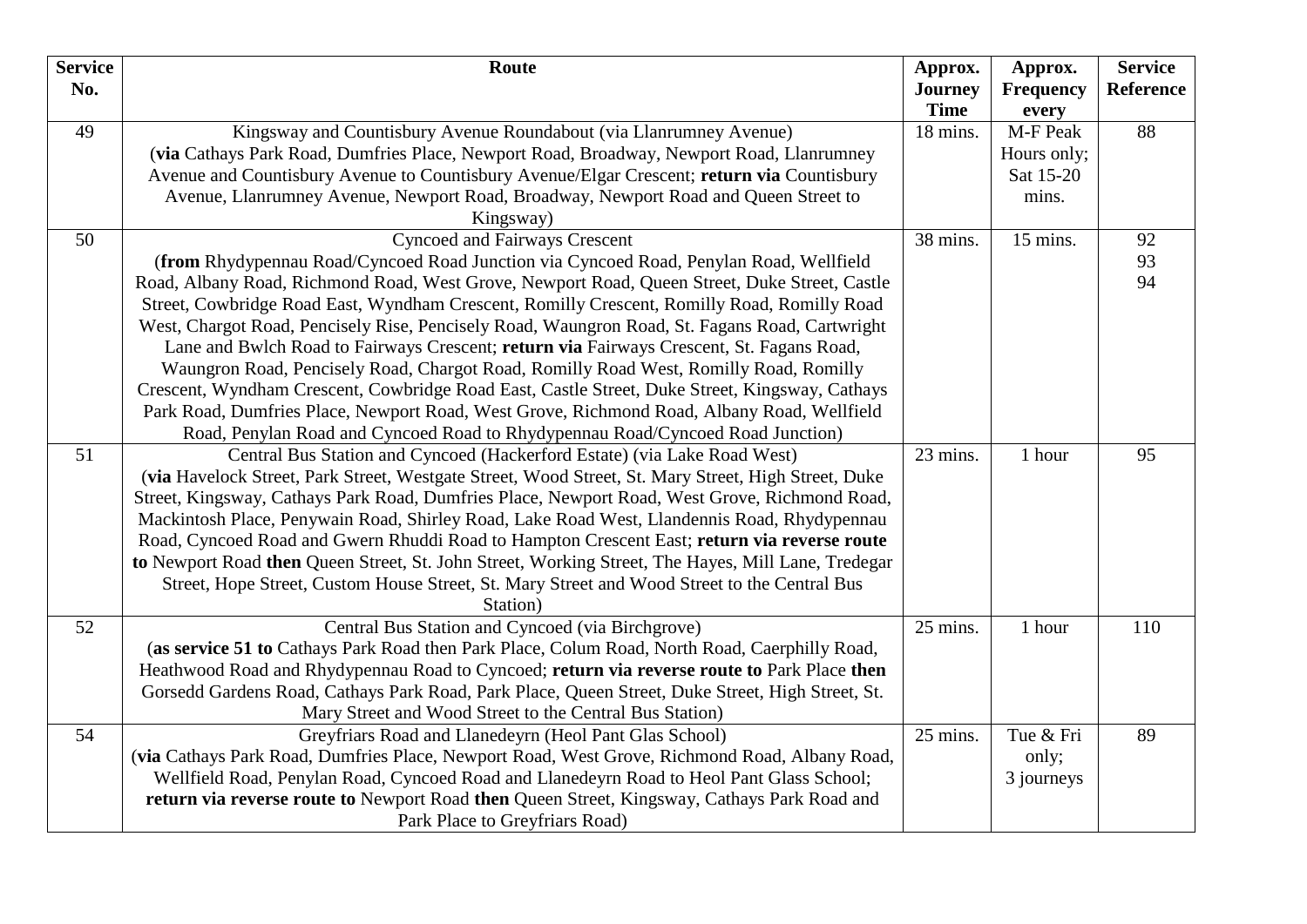| <b>Time</b><br>every<br>55<br>21 mins.<br>52 mins.<br>Central Bus Station and Carisbrooke Way/Llanedeyrn Road<br>122<br>(via Havelock Street, Park Street, Westgate Street, Wood Street, St. Mary Street, High Street, Duke<br>Street, Kingsway, Cathays Park Road, Dumfries Place, Newport Road, City Road, Albany Road,<br>Wellfield Road, Penylan Road, Cyncoed Road and Carisbrooke Way to Carisbrooke Way/Llanedeyrn<br>Road; return via reverse route to Newport Road then Queen Street, Duke Street, High Street, St.<br>Mary Street and Wood Street to the Central Bus Station)<br>Llandaff Fields and Llanedeyrn Road/Carisbrooke Way<br>56<br>22 mins.<br>26/39 mins.<br>121<br>(via Cathedral Road, Cowbridge Road East, Castle Street, Duke Street, Kingsway, Cathays Park<br>Road, Dumfries Place, Newport Road, City Road, Albany Road, Wellfield Road, Penylan Road,<br>Cyncoed Road and Llanedeyrn Road to Llanedeyrn Road/Carisbrooke Way; return via reverse route<br>to Newport Road then Queen Street, Duke Street, Castle Street, Cowbridge Road East and Cathedral<br>Road to Llandaff Fields)<br>57<br>Llandaff Fields and Llanedeyrn (Chapel Wood Estate)<br>25 mins.<br>26/39 mins.<br>128<br>(as service 56 to Llanedyrn Road then Chapel Wood Estate; return via Llanedeyrn Road then as<br>service 56 to Llandaff Fields)<br>St. Mary Street and Rhydypennau Cross Roads (via Lake Road West)<br>58<br>26 mins.<br>23 mins.<br>126<br>(via High Street, Duke Street, Kingsway, Cathays Park Road, Dumfries Place, Newport Road, City<br>Road, Albany Road, Wellfield Road, Ninian Road, Lake Road West and Llandennis Road to<br>Rhydypennau Cross Roads; return via reverse route to Newport Road then Queen Street, St. John<br>Street, Working Street, The Hayes, Mill Lane, Tredegar Street, Hope Street and Custom House Street<br>to St. Mary Street)<br>St. Mary Street and Rhydypennau Cross Roads (via Lake Road East)<br>59<br>23 mins.<br>26 mins.<br>126<br>(as service 58 but travels via Lake Road East; return as service 58 but travels via Lake Road East)<br>12<br>61<br>Kingsway and Trowbridge Estate<br>26 mins.<br>30 mins.<br>(via Cathays Park Road, Dumfries Place, Newport Road, Broadway, Newport Road, Ty Mawr Road,<br>Quarry Dale, New Road, Greenway Road and Hendre Road to Hendre Road/Tresigin Road; return<br>via Hendre Road, Pensarn Road, Aberdaron Road, Trowbridge Road, Greenway Road, New Road, | <b>Service</b> | Route                                                              | Approx.        | Approx.          | <b>Service</b> |
|-----------------------------------------------------------------------------------------------------------------------------------------------------------------------------------------------------------------------------------------------------------------------------------------------------------------------------------------------------------------------------------------------------------------------------------------------------------------------------------------------------------------------------------------------------------------------------------------------------------------------------------------------------------------------------------------------------------------------------------------------------------------------------------------------------------------------------------------------------------------------------------------------------------------------------------------------------------------------------------------------------------------------------------------------------------------------------------------------------------------------------------------------------------------------------------------------------------------------------------------------------------------------------------------------------------------------------------------------------------------------------------------------------------------------------------------------------------------------------------------------------------------------------------------------------------------------------------------------------------------------------------------------------------------------------------------------------------------------------------------------------------------------------------------------------------------------------------------------------------------------------------------------------------------------------------------------------------------------------------------------------------------------------------------------------------------------------------------------------------------------------------------------------------------------------------------------------------------------------------------------------------------------------------------------------------------------------------------------------------------------------------------------------------------------------------------------------------------------|----------------|--------------------------------------------------------------------|----------------|------------------|----------------|
|                                                                                                                                                                                                                                                                                                                                                                                                                                                                                                                                                                                                                                                                                                                                                                                                                                                                                                                                                                                                                                                                                                                                                                                                                                                                                                                                                                                                                                                                                                                                                                                                                                                                                                                                                                                                                                                                                                                                                                                                                                                                                                                                                                                                                                                                                                                                                                                                                                                                       | No.            |                                                                    | <b>Journey</b> | <b>Frequency</b> | Reference      |
|                                                                                                                                                                                                                                                                                                                                                                                                                                                                                                                                                                                                                                                                                                                                                                                                                                                                                                                                                                                                                                                                                                                                                                                                                                                                                                                                                                                                                                                                                                                                                                                                                                                                                                                                                                                                                                                                                                                                                                                                                                                                                                                                                                                                                                                                                                                                                                                                                                                                       |                |                                                                    |                |                  |                |
|                                                                                                                                                                                                                                                                                                                                                                                                                                                                                                                                                                                                                                                                                                                                                                                                                                                                                                                                                                                                                                                                                                                                                                                                                                                                                                                                                                                                                                                                                                                                                                                                                                                                                                                                                                                                                                                                                                                                                                                                                                                                                                                                                                                                                                                                                                                                                                                                                                                                       |                |                                                                    |                |                  |                |
|                                                                                                                                                                                                                                                                                                                                                                                                                                                                                                                                                                                                                                                                                                                                                                                                                                                                                                                                                                                                                                                                                                                                                                                                                                                                                                                                                                                                                                                                                                                                                                                                                                                                                                                                                                                                                                                                                                                                                                                                                                                                                                                                                                                                                                                                                                                                                                                                                                                                       |                |                                                                    |                |                  |                |
|                                                                                                                                                                                                                                                                                                                                                                                                                                                                                                                                                                                                                                                                                                                                                                                                                                                                                                                                                                                                                                                                                                                                                                                                                                                                                                                                                                                                                                                                                                                                                                                                                                                                                                                                                                                                                                                                                                                                                                                                                                                                                                                                                                                                                                                                                                                                                                                                                                                                       |                |                                                                    |                |                  |                |
|                                                                                                                                                                                                                                                                                                                                                                                                                                                                                                                                                                                                                                                                                                                                                                                                                                                                                                                                                                                                                                                                                                                                                                                                                                                                                                                                                                                                                                                                                                                                                                                                                                                                                                                                                                                                                                                                                                                                                                                                                                                                                                                                                                                                                                                                                                                                                                                                                                                                       |                |                                                                    |                |                  |                |
|                                                                                                                                                                                                                                                                                                                                                                                                                                                                                                                                                                                                                                                                                                                                                                                                                                                                                                                                                                                                                                                                                                                                                                                                                                                                                                                                                                                                                                                                                                                                                                                                                                                                                                                                                                                                                                                                                                                                                                                                                                                                                                                                                                                                                                                                                                                                                                                                                                                                       |                |                                                                    |                |                  |                |
|                                                                                                                                                                                                                                                                                                                                                                                                                                                                                                                                                                                                                                                                                                                                                                                                                                                                                                                                                                                                                                                                                                                                                                                                                                                                                                                                                                                                                                                                                                                                                                                                                                                                                                                                                                                                                                                                                                                                                                                                                                                                                                                                                                                                                                                                                                                                                                                                                                                                       |                |                                                                    |                |                  |                |
|                                                                                                                                                                                                                                                                                                                                                                                                                                                                                                                                                                                                                                                                                                                                                                                                                                                                                                                                                                                                                                                                                                                                                                                                                                                                                                                                                                                                                                                                                                                                                                                                                                                                                                                                                                                                                                                                                                                                                                                                                                                                                                                                                                                                                                                                                                                                                                                                                                                                       |                |                                                                    |                |                  |                |
|                                                                                                                                                                                                                                                                                                                                                                                                                                                                                                                                                                                                                                                                                                                                                                                                                                                                                                                                                                                                                                                                                                                                                                                                                                                                                                                                                                                                                                                                                                                                                                                                                                                                                                                                                                                                                                                                                                                                                                                                                                                                                                                                                                                                                                                                                                                                                                                                                                                                       |                |                                                                    |                |                  |                |
|                                                                                                                                                                                                                                                                                                                                                                                                                                                                                                                                                                                                                                                                                                                                                                                                                                                                                                                                                                                                                                                                                                                                                                                                                                                                                                                                                                                                                                                                                                                                                                                                                                                                                                                                                                                                                                                                                                                                                                                                                                                                                                                                                                                                                                                                                                                                                                                                                                                                       |                |                                                                    |                |                  |                |
|                                                                                                                                                                                                                                                                                                                                                                                                                                                                                                                                                                                                                                                                                                                                                                                                                                                                                                                                                                                                                                                                                                                                                                                                                                                                                                                                                                                                                                                                                                                                                                                                                                                                                                                                                                                                                                                                                                                                                                                                                                                                                                                                                                                                                                                                                                                                                                                                                                                                       |                |                                                                    |                |                  |                |
|                                                                                                                                                                                                                                                                                                                                                                                                                                                                                                                                                                                                                                                                                                                                                                                                                                                                                                                                                                                                                                                                                                                                                                                                                                                                                                                                                                                                                                                                                                                                                                                                                                                                                                                                                                                                                                                                                                                                                                                                                                                                                                                                                                                                                                                                                                                                                                                                                                                                       |                |                                                                    |                |                  |                |
|                                                                                                                                                                                                                                                                                                                                                                                                                                                                                                                                                                                                                                                                                                                                                                                                                                                                                                                                                                                                                                                                                                                                                                                                                                                                                                                                                                                                                                                                                                                                                                                                                                                                                                                                                                                                                                                                                                                                                                                                                                                                                                                                                                                                                                                                                                                                                                                                                                                                       |                |                                                                    |                |                  |                |
|                                                                                                                                                                                                                                                                                                                                                                                                                                                                                                                                                                                                                                                                                                                                                                                                                                                                                                                                                                                                                                                                                                                                                                                                                                                                                                                                                                                                                                                                                                                                                                                                                                                                                                                                                                                                                                                                                                                                                                                                                                                                                                                                                                                                                                                                                                                                                                                                                                                                       |                |                                                                    |                |                  |                |
|                                                                                                                                                                                                                                                                                                                                                                                                                                                                                                                                                                                                                                                                                                                                                                                                                                                                                                                                                                                                                                                                                                                                                                                                                                                                                                                                                                                                                                                                                                                                                                                                                                                                                                                                                                                                                                                                                                                                                                                                                                                                                                                                                                                                                                                                                                                                                                                                                                                                       |                |                                                                    |                |                  |                |
|                                                                                                                                                                                                                                                                                                                                                                                                                                                                                                                                                                                                                                                                                                                                                                                                                                                                                                                                                                                                                                                                                                                                                                                                                                                                                                                                                                                                                                                                                                                                                                                                                                                                                                                                                                                                                                                                                                                                                                                                                                                                                                                                                                                                                                                                                                                                                                                                                                                                       |                |                                                                    |                |                  |                |
|                                                                                                                                                                                                                                                                                                                                                                                                                                                                                                                                                                                                                                                                                                                                                                                                                                                                                                                                                                                                                                                                                                                                                                                                                                                                                                                                                                                                                                                                                                                                                                                                                                                                                                                                                                                                                                                                                                                                                                                                                                                                                                                                                                                                                                                                                                                                                                                                                                                                       |                |                                                                    |                |                  |                |
|                                                                                                                                                                                                                                                                                                                                                                                                                                                                                                                                                                                                                                                                                                                                                                                                                                                                                                                                                                                                                                                                                                                                                                                                                                                                                                                                                                                                                                                                                                                                                                                                                                                                                                                                                                                                                                                                                                                                                                                                                                                                                                                                                                                                                                                                                                                                                                                                                                                                       |                |                                                                    |                |                  |                |
|                                                                                                                                                                                                                                                                                                                                                                                                                                                                                                                                                                                                                                                                                                                                                                                                                                                                                                                                                                                                                                                                                                                                                                                                                                                                                                                                                                                                                                                                                                                                                                                                                                                                                                                                                                                                                                                                                                                                                                                                                                                                                                                                                                                                                                                                                                                                                                                                                                                                       |                |                                                                    |                |                  |                |
|                                                                                                                                                                                                                                                                                                                                                                                                                                                                                                                                                                                                                                                                                                                                                                                                                                                                                                                                                                                                                                                                                                                                                                                                                                                                                                                                                                                                                                                                                                                                                                                                                                                                                                                                                                                                                                                                                                                                                                                                                                                                                                                                                                                                                                                                                                                                                                                                                                                                       |                |                                                                    |                |                  |                |
|                                                                                                                                                                                                                                                                                                                                                                                                                                                                                                                                                                                                                                                                                                                                                                                                                                                                                                                                                                                                                                                                                                                                                                                                                                                                                                                                                                                                                                                                                                                                                                                                                                                                                                                                                                                                                                                                                                                                                                                                                                                                                                                                                                                                                                                                                                                                                                                                                                                                       |                |                                                                    |                |                  |                |
|                                                                                                                                                                                                                                                                                                                                                                                                                                                                                                                                                                                                                                                                                                                                                                                                                                                                                                                                                                                                                                                                                                                                                                                                                                                                                                                                                                                                                                                                                                                                                                                                                                                                                                                                                                                                                                                                                                                                                                                                                                                                                                                                                                                                                                                                                                                                                                                                                                                                       |                |                                                                    |                |                  |                |
|                                                                                                                                                                                                                                                                                                                                                                                                                                                                                                                                                                                                                                                                                                                                                                                                                                                                                                                                                                                                                                                                                                                                                                                                                                                                                                                                                                                                                                                                                                                                                                                                                                                                                                                                                                                                                                                                                                                                                                                                                                                                                                                                                                                                                                                                                                                                                                                                                                                                       |                |                                                                    |                |                  |                |
|                                                                                                                                                                                                                                                                                                                                                                                                                                                                                                                                                                                                                                                                                                                                                                                                                                                                                                                                                                                                                                                                                                                                                                                                                                                                                                                                                                                                                                                                                                                                                                                                                                                                                                                                                                                                                                                                                                                                                                                                                                                                                                                                                                                                                                                                                                                                                                                                                                                                       |                |                                                                    |                |                  |                |
|                                                                                                                                                                                                                                                                                                                                                                                                                                                                                                                                                                                                                                                                                                                                                                                                                                                                                                                                                                                                                                                                                                                                                                                                                                                                                                                                                                                                                                                                                                                                                                                                                                                                                                                                                                                                                                                                                                                                                                                                                                                                                                                                                                                                                                                                                                                                                                                                                                                                       |                |                                                                    |                |                  |                |
|                                                                                                                                                                                                                                                                                                                                                                                                                                                                                                                                                                                                                                                                                                                                                                                                                                                                                                                                                                                                                                                                                                                                                                                                                                                                                                                                                                                                                                                                                                                                                                                                                                                                                                                                                                                                                                                                                                                                                                                                                                                                                                                                                                                                                                                                                                                                                                                                                                                                       |                |                                                                    |                |                  |                |
|                                                                                                                                                                                                                                                                                                                                                                                                                                                                                                                                                                                                                                                                                                                                                                                                                                                                                                                                                                                                                                                                                                                                                                                                                                                                                                                                                                                                                                                                                                                                                                                                                                                                                                                                                                                                                                                                                                                                                                                                                                                                                                                                                                                                                                                                                                                                                                                                                                                                       |                |                                                                    |                |                  |                |
|                                                                                                                                                                                                                                                                                                                                                                                                                                                                                                                                                                                                                                                                                                                                                                                                                                                                                                                                                                                                                                                                                                                                                                                                                                                                                                                                                                                                                                                                                                                                                                                                                                                                                                                                                                                                                                                                                                                                                                                                                                                                                                                                                                                                                                                                                                                                                                                                                                                                       |                | Newport Road, Broadway, Newport Road and Queen Street to Kingsway) |                |                  |                |
| 62<br>Kingsway and Trowbridge Estate<br>26 mins.<br>30 mins.<br>12                                                                                                                                                                                                                                                                                                                                                                                                                                                                                                                                                                                                                                                                                                                                                                                                                                                                                                                                                                                                                                                                                                                                                                                                                                                                                                                                                                                                                                                                                                                                                                                                                                                                                                                                                                                                                                                                                                                                                                                                                                                                                                                                                                                                                                                                                                                                                                                                    |                |                                                                    |                |                  |                |
| (via Cathays Park Road, Dumfries Place, Newport Road, Broadway, Newport Road, Wentloog Road,                                                                                                                                                                                                                                                                                                                                                                                                                                                                                                                                                                                                                                                                                                                                                                                                                                                                                                                                                                                                                                                                                                                                                                                                                                                                                                                                                                                                                                                                                                                                                                                                                                                                                                                                                                                                                                                                                                                                                                                                                                                                                                                                                                                                                                                                                                                                                                          |                |                                                                    |                |                  |                |
| Greenway Road, Trowbridge Road, Aberdaron Road, Pensarn Road and Hendre Road to Hendre                                                                                                                                                                                                                                                                                                                                                                                                                                                                                                                                                                                                                                                                                                                                                                                                                                                                                                                                                                                                                                                                                                                                                                                                                                                                                                                                                                                                                                                                                                                                                                                                                                                                                                                                                                                                                                                                                                                                                                                                                                                                                                                                                                                                                                                                                                                                                                                |                |                                                                    |                |                  |                |
| Road/Abergele Road; return via Hendre Road, Greenway Road, Wentloog Road, Newport Road                                                                                                                                                                                                                                                                                                                                                                                                                                                                                                                                                                                                                                                                                                                                                                                                                                                                                                                                                                                                                                                                                                                                                                                                                                                                                                                                                                                                                                                                                                                                                                                                                                                                                                                                                                                                                                                                                                                                                                                                                                                                                                                                                                                                                                                                                                                                                                                |                |                                                                    |                |                  |                |
| then as service 61 to Kingsway)                                                                                                                                                                                                                                                                                                                                                                                                                                                                                                                                                                                                                                                                                                                                                                                                                                                                                                                                                                                                                                                                                                                                                                                                                                                                                                                                                                                                                                                                                                                                                                                                                                                                                                                                                                                                                                                                                                                                                                                                                                                                                                                                                                                                                                                                                                                                                                                                                                       |                |                                                                    |                |                  |                |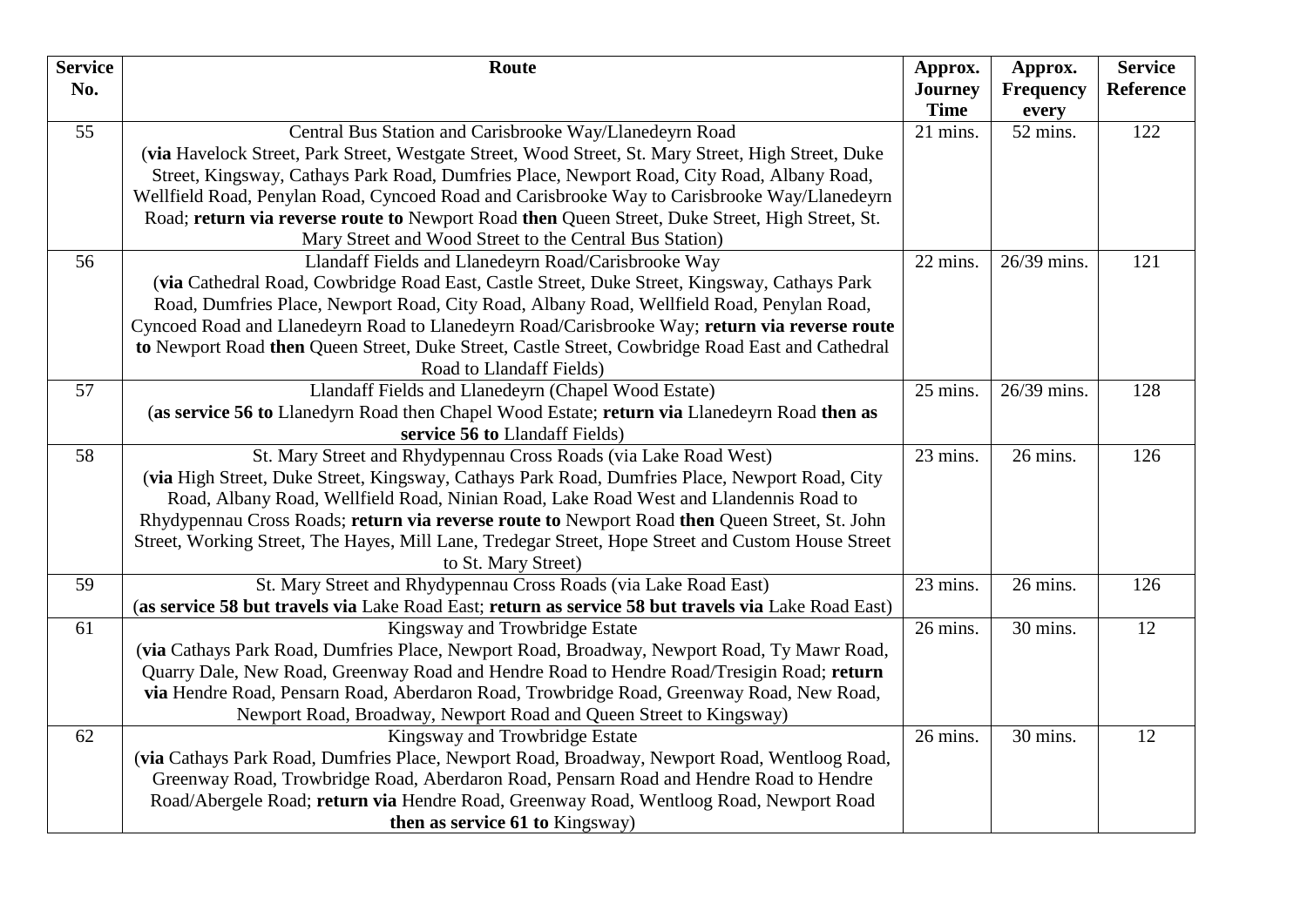| <b>Service</b>             | Route                                                                                                | Approx.     | Approx.          | <b>Service</b>   |  |
|----------------------------|------------------------------------------------------------------------------------------------------|-------------|------------------|------------------|--|
| No.                        |                                                                                                      | Journey     | <b>Frequency</b> | <b>Reference</b> |  |
|                            |                                                                                                      | <b>Time</b> | every            |                  |  |
|                            | Fitzalan Road and Llandough Hospital                                                                 | 25 mins.    | 1 return         | 27               |  |
|                            | (via Adam Street, Custom House Street, St. Mary Street, Wood Street, Tudor Street, Ninian Park       |             | journey per      |                  |  |
|                            | Road, Leckwith Road, Leckwith and Llandough to Llandough Hospital Grounds; return via reverse        |             | day              |                  |  |
|                            | route to Tudor Street then Wood Street, Scott Road, Park Street, Westgate Street, Wood Street, St.   |             |                  |                  |  |
|                            | Mary Street, Tredegar Street, Ruperra Street and Adam Street to Fitzalan Road)                       |             |                  |                  |  |
|                            | Central Bus Station and Lewis Road/East Tyndall Street                                               |             | Specials         |                  |  |
|                            | <b>Central Bus Station and East Moors Road</b>                                                       |             | $M-F$            |                  |  |
|                            | (via Havelock Street, Park Street, Westgate Street, Wood Street, St. Mary Street, High Street, Duke  |             | 2 per day        |                  |  |
|                            | Street, Kingsway, Cathays Park Road, Dumfries Place, Newport Road, Glossop Road, Meteor Street,      |             |                  |                  |  |
|                            | South Luton Place and Windsor Road to East Moors Road; return via Windsor Road, South Luton          |             |                  |                  |  |
|                            | Place, Meteor Street, Glossop Road, Newport Road, Queen Street, St John Street, Working Street,      |             |                  |                  |  |
|                            | Mill Lane, Tredegar Street, Hope Street, Custom House Street, St. Mary Street and Wood Street to the |             |                  |                  |  |
|                            | <b>Central Bus Station</b> )                                                                         |             |                  |                  |  |
| <b>Trolleybus Services</b> |                                                                                                      |             |                  |                  |  |
| 10A                        | Havelock Street, Victoria Park and Green Farm Road                                                   | 24 mins.    | 10 mins          |                  |  |
|                            | (via Park Street, Westgate Street, Cowbridge Road East and West, Grand Avenue and MacDonald          |             |                  |                  |  |
|                            | Road to Green Farm Road/MacDonald Road; return via Green Farm Road, Cowbridge Road West              |             |                  |                  |  |
|                            | and East, Westgate Street and Wood Street to Havelock Street)                                        |             |                  |                  |  |
| 10B                        | Havelock Street, Victoria Park and Green Farm Road                                                   | 24 mins.    | 10 mins          |                  |  |
|                            | (via Park Street, Westgate Street, Cowbridge Road East and West and Green Farm Road to Green         |             |                  |                  |  |
|                            | Farm Road/MacDonald Road; return via MacDonald Road, Grand Avenue, Cowbridge Road West               |             |                  |                  |  |
|                            | and East, Westgate Street and Wood Street to Havelock Street).                                       |             |                  |                  |  |
|                            | (Occasional journeys extend to Grand Avenue/Green Farm Road, returning via Grand Avenue and          |             |                  |                  |  |
|                            | normal 10B route).                                                                                   |             |                  |                  |  |